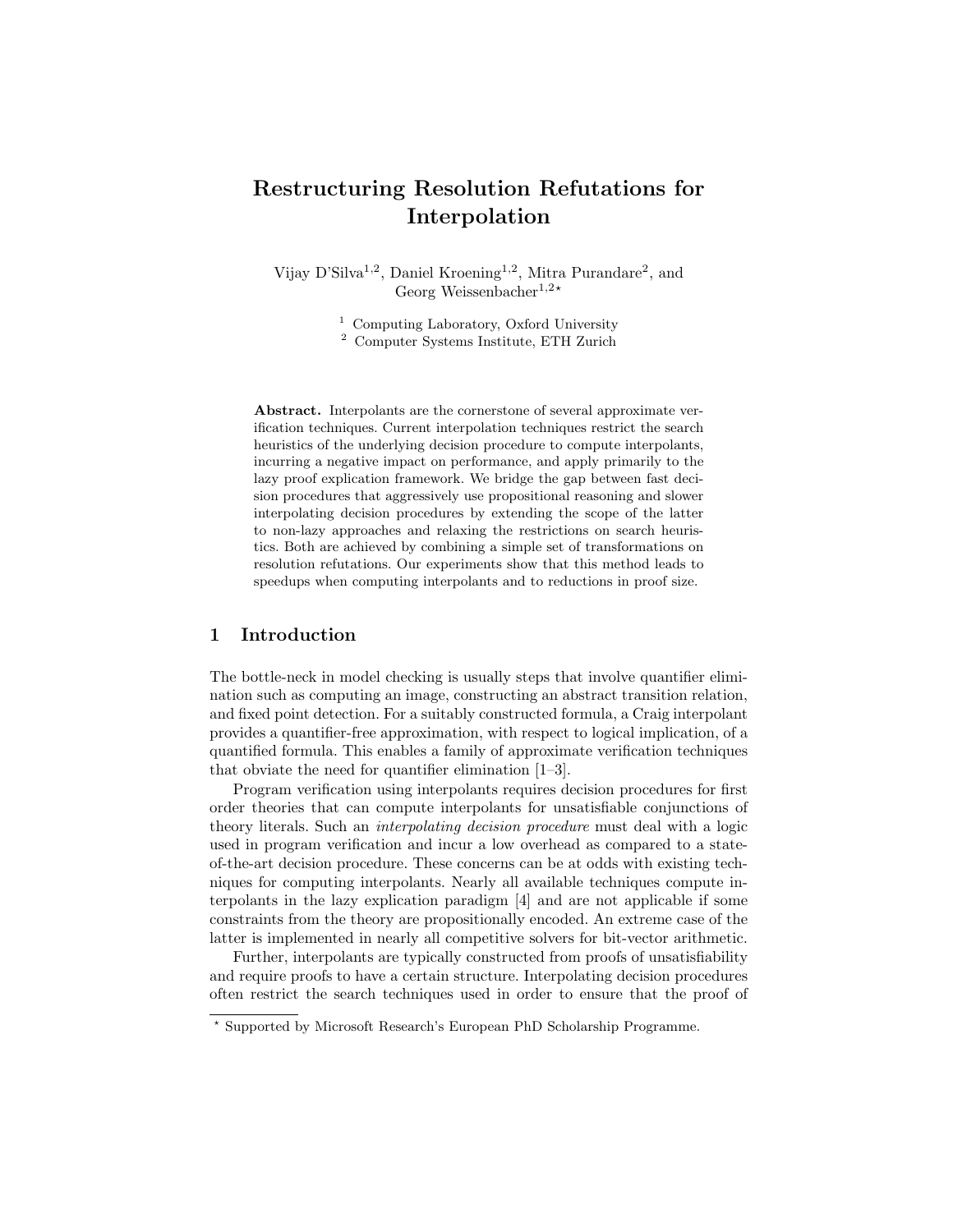unsatisfiability which is obtain has this structure. Such restrictions may unfortunately have an adverse effect on the performance of the decision procedure. For example, a restriction is imposed in [5] to construct interpolants in combinations of theories. The authors themselves point out that "the restrictions on the branching and learning heuristics needed to generate [interface equality] local proofs might have a negative impact in performance." We present techniques that a posteriori transform a resolution refutation produced by a decision procedure (not necessarily interpolating) to obtain a refutation satisfying such restrictions.

A consequence of the methods presented in this article is that one can use a fast decision procedure that does not compute interpolants to decide if a formula is satisfiable and then use a slower interpolating decision procedure to construct interpolants. The only restrictions we make are that the fast decision procedure should generate a resolution refutation for unsatisfiable formulae, and that the propositional formula for which the refutation is generated has a certain structure (described in § 3.1). Our approach has two advantages. First, one can decide satisfiability, usually the most computationally expensive step in the verification methods we consider, using the most efficient methods available as long as they satisfy the two constraints above. Second, the resolution proof only includes the parts of the initial formula required to show unsatisfiability, so the interpolating decision procedure has to work with a smaller formula.

The typical restrictions on proof structure imposed in the literature are tantamount to imposing a partitioned partial order on the resolution proof. That is, the variables occurring in the proof are partitioned and a restriction defines a partial order over resolution steps on variables depending on the block of the partition in which they occur. Restrictions that can be described in this manner occur in methods for constructing interpolants in theory combinations [5], and interpolant strengthening [2].

We present an algorithm that given a resolution proof and a partitioned partial order, produces a proof satisfying this order. This approach is independent of the decision procedure that produces the resolution proof and has a low overhead in practice. The contributions of this paper build upon this algorithm. We highlight that our algorithms are devised following an extensive survey of *proofs* concerning resolution systems in the automated deduction and proof complexity literature. Proofs by induction on the structure of a resolution refutation, in particular in [6, 7], are a fertile source of ideas for tranformations on refutations.

Contributions. We make two contributions. First, we extend the applicability of current interpolation methods beyond the lazy proof explication setting. Given an interpolating decision procedure for conjunctions of literals in a ground theory, we obtain an interpolation method for any decision procedure that combines lazy explication with propositionally encoded constraints. A direct consequence of our method is an interpolating decision procedure for a fragment of bit-vector logic. No such decision procedure exists in the literature. Second, we present several tools for transforming resolution proofs. These have applications not explored in the paper, such as interpolant strengthening [2] and proof compression [8, 9].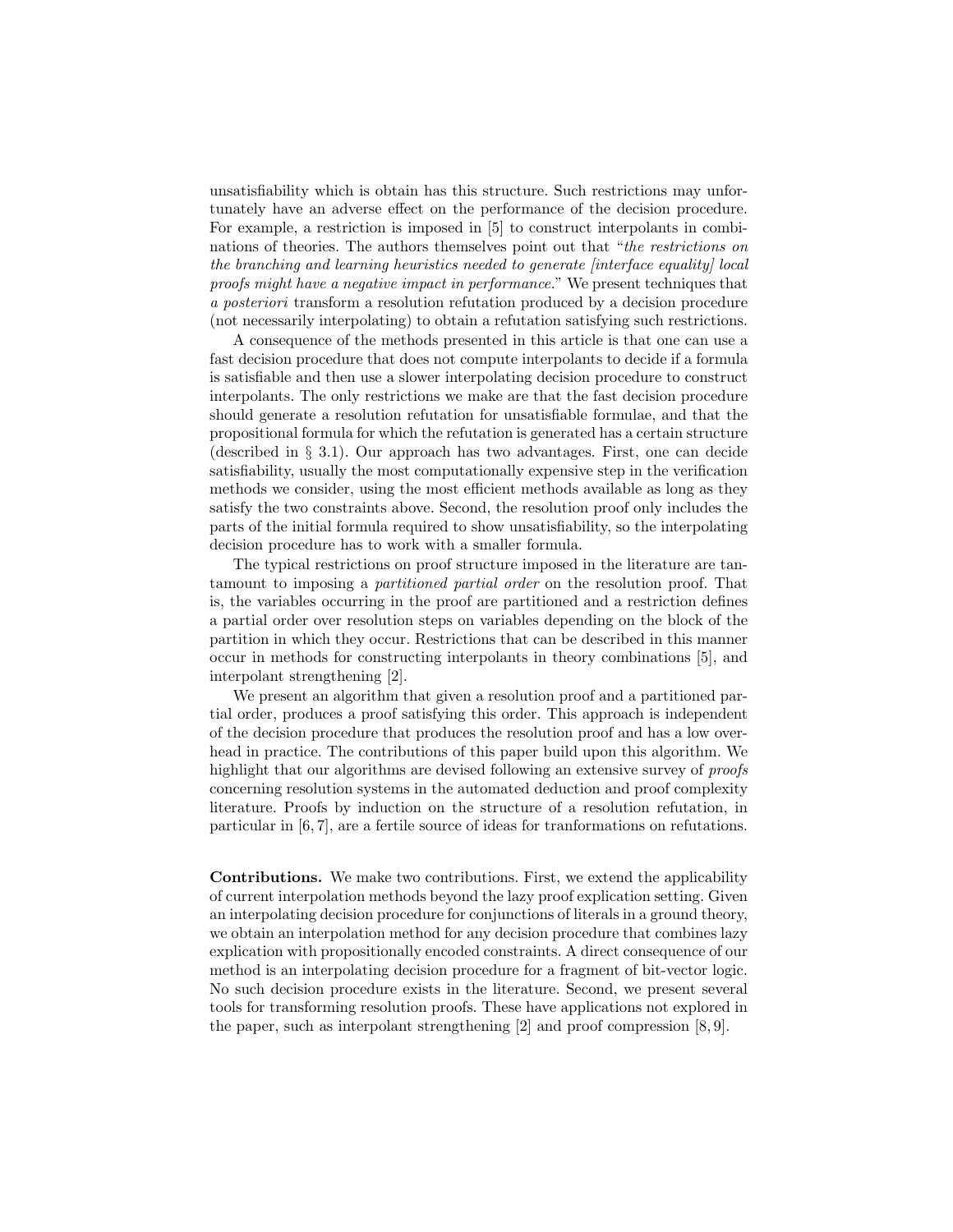## 2 Resolution Proofs and Transformations

We introduce the notation, basic terminology and background on resolution in § 2.1, followed by our transformations on resolution proofs in § 2.2, which lead to our algorithm for reordering proofs in § 2.3.

### 2.1 Resolution Proofs

Let A be a set of atomic propositions (atoms),  $\mathcal{L}_A = \{a, \overline{a} | a \in A\}$  be the corresponding set of literals, where  $\overline{l}$  or equivalently  $\neg l$  denotes the negation of a literal l. A *clause* C is a set of literals and  $\wp(\mathcal{L}_A)$ , where  $\wp(S)$  denotes the powerset of the S, is the set of clauses over  $\mathcal{L}_A$ . The empty clause is denoted  $\Box$ and contains no literals. The disjunction of two clauses  $C$  and  $D$  is their union, denoted  $C \vee D$ , which is further simplified to  $C \vee l$  if D is a singleton  ${l}$ . clause C subsumes D if  $C \subseteq D$ . Observe that the empty clause subsumes every clause. A propositional formula is defined as usual with  $\perp$  denoting false, and  $\top$  denoting true. A formula F is in Conjunctive Normal Form (CNF) if it is a conjunction of clauses.

The resolution principle states that any assignment that satisfies the clauses  $C \vee x$  and  $D \vee \overline{x}$  also satisfies  $C \vee D$ . It is formally described by the inference rule:

$$
\frac{C \vee x \qquad D \vee \overline{x}}{C \vee D} \quad \text{[Res]}
$$

The clauses  $C \vee x$  and  $D \vee \overline{x}$  are the *antecedents*, the atomic proposition x is the pivot, and  $C \vee D$  is the resolvent. Let  $\text{Res}(C, D, x)$  denote the resolvent of C and D with pivot x. A clause C is derived from F by resolution, where F is a formula in CNF, if it is the resolvent of two clauses that either occur in F or have been derived from  $F$  by resolution.

**Definition 1.** A resolution proof is a labelled DAG,  $R = (V_R, E_R, \ell_R, \mathbf{s}_R)$ , where  $V_R$  is a set of vertices,  $E_R$  is a set of edges,  $\ell_R$  is a labelling function that maps each vertex to a clause and  $\mathbf{s}_R \in V_R$  is the sink vertex. An initial vertex has in-degree 0 and all other vertices are internal and have in-degree 2. The sink has out-degree 0 and the clause labelling it is a conclusion. If v is an internal vertex and  $(v_1, v), (v_2, v) \in E_R$ , then  $\ell_R(v)$  is the resolvent of  $\ell_R(v_1)$ and  $\ell_R(v_2)$ .

The subscripts above are dropped if clear. A resolution proof  $R$  is a proof of a clause C from a CNF formula F if  $\ell_R(s_R) = C$  and for each initial vertex  $v \in V_R$ ,  $\ell_R(v)$  occurs in F. A vertex  $v_1$  in R is a parent of  $v_2$  if  $(v_1, v_2) \in E_R$ . If a vertex v has parents  $v_1$  and  $v_2$ , let  $piv(v)$  be the pivot for inferring  $\ell(v)$  from  $\ell(v_1)$  and  $\ell(v_2)$  by resolution. Further, let  $v^+$  denote the parent of v labelled with the antecedent of  $\ell_R(v)$  containing  $piv(v)$  and let  $v^-$  be the parent labelled with the antecedent containing  $\neg piv(v)$ .

A vertex  $v_1$  is an ancestor of  $v_2$  if there is a path from  $v_1$  to  $v_2$ . A set W of vertices in a proof is *ancestor-free* if no vertex in  $W$  has an ancestor in  $W$ .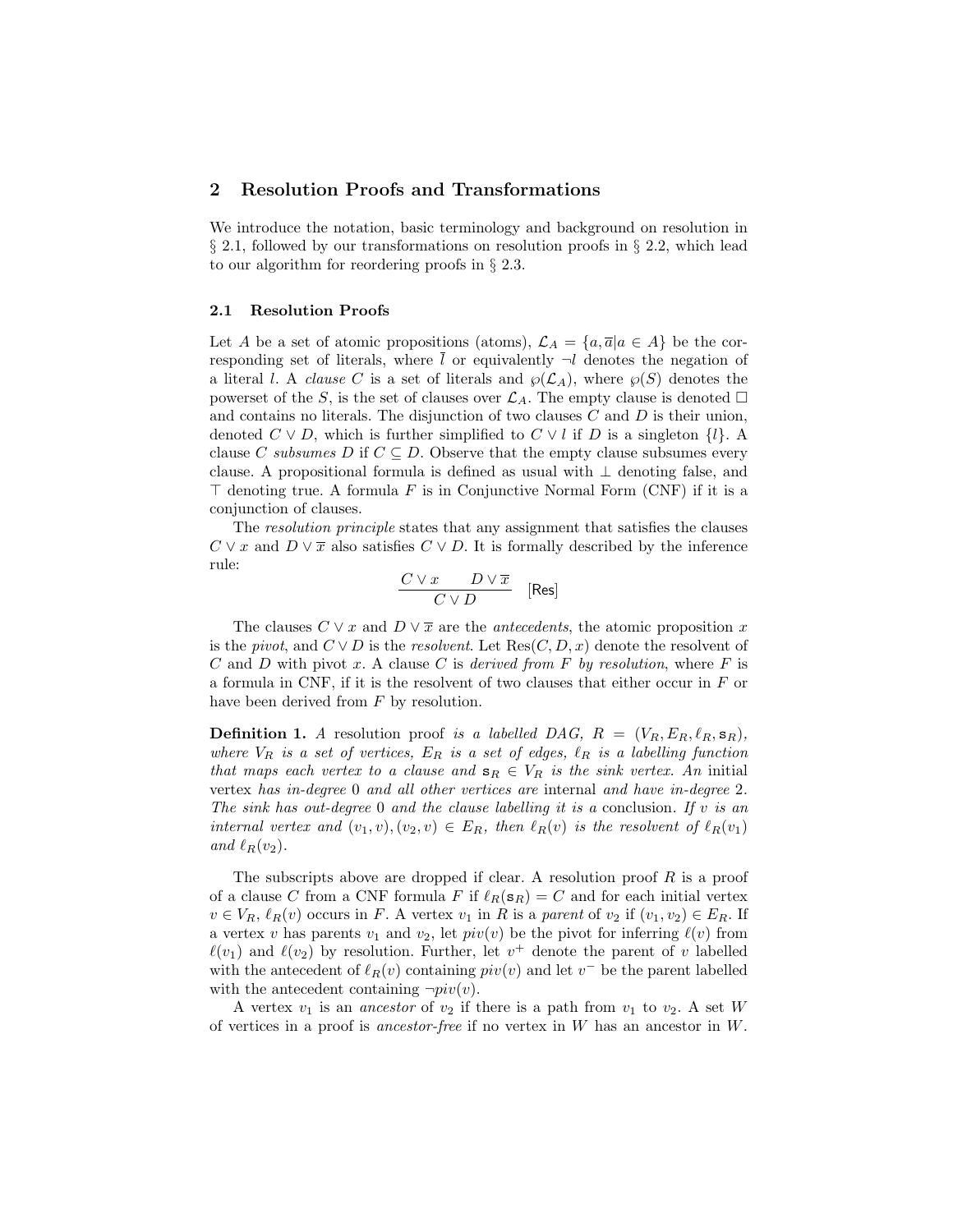| Transformation Notation |                           | Effect                                                                                         |
|-------------------------|---------------------------|------------------------------------------------------------------------------------------------|
| Resolution              | $ ProofRes(P_1, P_2, x) $ | Resolve the conclusion of $P_1$ and $P_2$ on x.                                                |
| Substitution            |                           | $ P[v_1 \mapsto P_1, \ldots, v_k \mapsto P_k] $ Set $\pi(v_i)$ to $P_i$ and propagate changes. |
| Restriction             | $ P[l \leftarrow \perp] $ | Set $l$ to $\perp$ in P propagate changes.                                                     |
| Projection              | $P$   $l$                 | Eliminate resolutions on $l$ in $P$                                                            |

Table 1. Transformations on Resolution Proofs

We note in passing, that the ancestor relation defines a partial order over the vertices in a proof and that an ancestor-free set is an anti-chain with respect to this partial order. The subgraph of proof that includes all ancestors of a vertex v is denoted  $\pi(v)$ . Observe that  $\pi(v)$  is a proof.

A resolution refutation is a resolution proof in which the sink is labelled with the empty clause. The words proof and refutation, if not further qualified connote resolution proofs and resolution refutations. A refinement of resolution is a restriction on the structure of the resolution proof. A tree resolution proof is a tree. A regular resolution proof satisfies that on every path from an initial vertex to the conclusion, each pivot occurs at most once [10].

### 2.2 Refactoring Resolution Proofs

A proof transformation is an algorithm that maps a resolution proof to another. We introduce four simple proof transformations, summarised in Table 1. Restricted forms of these transformations exist in the literature. Our contribution is to generalise them and use them to derive algorithms for restructuring proofs. Restructured proofs are used to construct interpolants in quantifier-free theories.

The first transformation, denoted  $ProofRes(P_1, P_2, x)$ , applies to two proofs  $P_1$  and  $P_2$  and produces a new proof P. The conclusion of P is the resolvent of the conclusions of  $P_1$  and  $P_2$ , if  $x \in \ell_{P_1}(\mathbf{s}_{P_1})$  and  $\overline{x} \in \ell_{P_2}(\mathbf{s}_{P_2})$ . If  $x \notin \ell_{P_1}(\mathbf{s}_{P_1})$ , then P is just  $P_1$ , and if  $x \in \ell_{P_1}(\mathbf{s}_{P_1})$  but  $\overline{x} \notin \ell_{P_2}(\mathbf{s}_{P_2})$ , then P is  $P_2$ . The intuition is that the proofs  $P_1$  and  $P_2$  are to be extended by resolving on x, assuming that the conclusion of  $P_1$  contains x and that of  $P_2$  contains  $\overline{x}$ . If the conclusion of  $P_1$  does not contain x, then one can assume that x has already been eliminated and use  $P_1$ . The other case is symmetric. A formal definition follows.

**Definition 2.** Let  $P_1 = (V_1, E_1, \ell_1, s_1)$  and  $P_2 = (V_2, E_2, \ell_2, s_2)$  be resolution proofs. The proof resolution transformation  $ProofRes(P_1, P_2, x)$  results in a proof P, where P is  $P_1$  if  $x \notin \ell_1(\mathbf{s}_1)$ , and P is  $P_2$  if  $\overline{x} \notin \ell_2(\mathbf{s}_2)$ , otherwise  $P =$  $(V, E, \ell, s)$  where s is a new vertex not in  $V_1$  or  $V_2$ ,  $V = V_1 \cup V_2 \cup \{s\}, E =$  $E_1 \cup E_2 \cup \{(\mathbf{s}_1, \mathbf{s}), (\mathbf{s}_2, \mathbf{s})\},$  and for  $v \in V$ ,  $\ell(v)$  is  $\ell_1(v)$  if  $v \in V_1$ , and is  $\ell_2(v)$ if  $v \in V_2$ , and is  $\text{Res}(\ell_1(\mathbf{s}_1), \ell_2(\mathbf{s}_2), x)$  if  $v = \mathbf{s}$ .

A similar transformation appears in the function Resolve in Figure 6 in [11]. However, the result of RESOLVE $(P_1, P_2, x)$  is defined to be  $P_2$  if the conclusion of  $P_1$  does not contain x and is  $P_1$  if the conclusion of  $P_2$  does not contain  $\overline{x}$ . This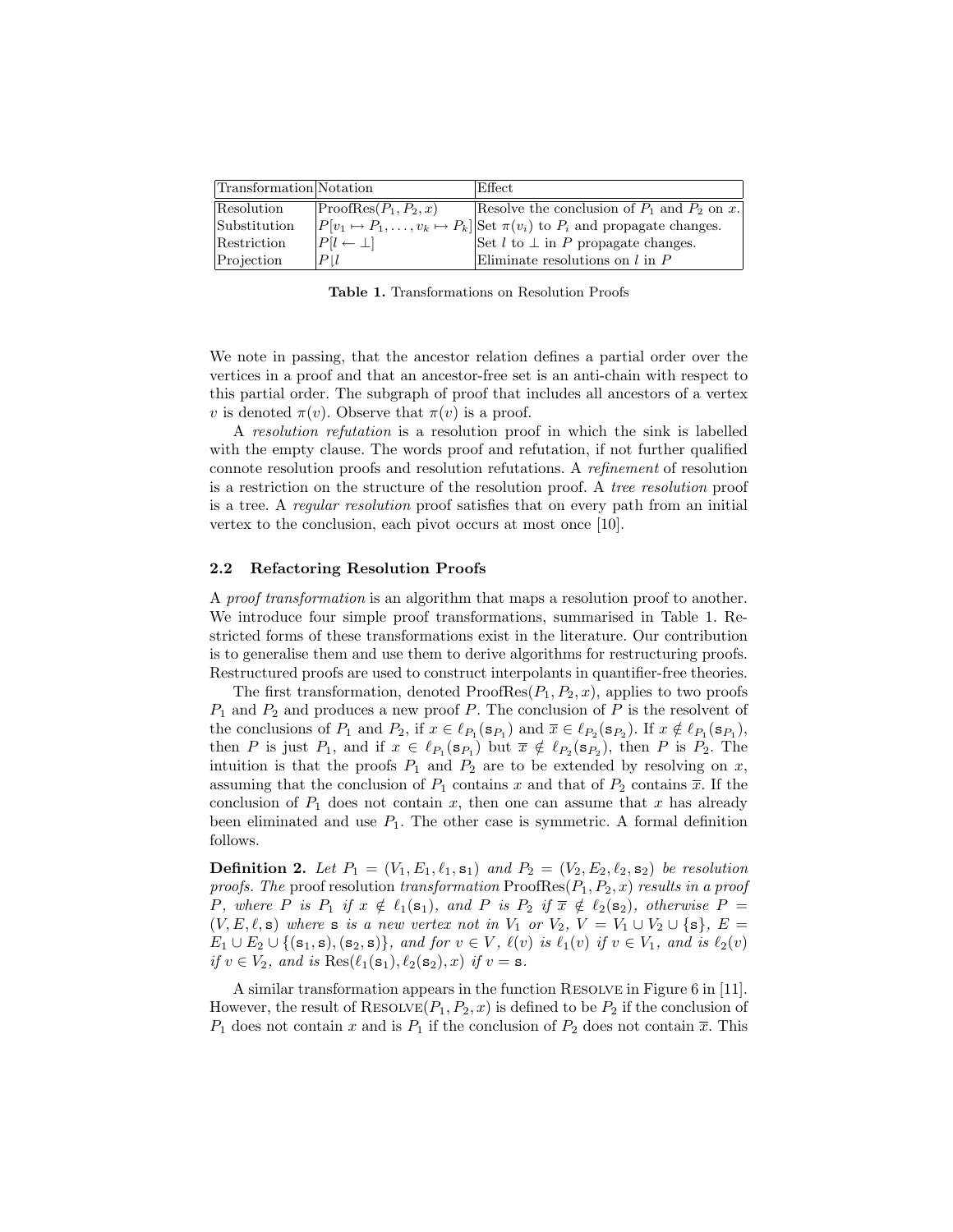$REFACTOR(v, R, \rho)$ **Input:** Vertex v, Proof  $R = (V_R, E_R, \ell_R, \mathbf{s}),$ Substitution mapping  $\rho = \{v_1 \mapsto P_1, \ldots, v_k \mapsto P_k\}$ 1: if  $visited(v)$  then return 2: end if 3:  $visited(v) \leftarrow True$ 4: if  $v \in dom(\rho)$  then  $\pi(v) \leftarrow \rho(v)$ ; return 5: else if  $v$  has no parents then return  $6:$  else 7: REFACTOR $(v^+, R, \rho)$ 8: REFACTOR $(v^-, R, \rho)$ 9:  $\pi(v) \leftarrow \text{ProofRes}(\pi(v^+), \pi(v^-), piv(v))$ 10: return 11: end if

Fig. 1. Replace vertices in a proof and propagate changes

order does affect the correctness of the algorithms we propose, so we cannot use Resolve in place of ProofRes.

The next three transformations in Table 1 change the subproof at a vertex (or set of vertices) and propagate the change along the proof graph. We first define a *replacement* operation that replaces the proof at a vertex  $v$  in a proof  $P_1$  with a proof  $P_2$ . This operation is not a proof transformation because the result may not be a proof.

**Definition 3.** Let  $P_1 = (V_1, E_1, \ell_1, s_1)$  and  $P_2 = (V_2, E_2, \ell_2, s_2)$  be resolution proofs. The replacement, of the proof at a vertex  $v$  in  $P_1$  with  $P_2$ , denoted  $\pi(v) \leftarrow P_2$ , is the DAG  $G = (V, E, \ell, \mathbf{s}_1)$ , where  $V = V_1 \cup V_2$ ,  $E =$  $(E_1 \setminus \{(v^+, v), (v^-, v)\}) \cup (E_2 \setminus \{(\mathbf{s}_2^+, \mathbf{s}_2), (\mathbf{s}_2^-, \mathbf{s}_2)\} \cup \{(\mathbf{s}_2^+, v), (\mathbf{s}_2^-, v)\},\$ and the labelling function  $\ell$  is defined such that  $\ell(v) = \ell_2(\mathbf{s}_2)$ , and for all  $v' \neq v$ ,  $\ell(v')$  is  $\ell_1(v')$  if  $v' \in V_1$  and is  $\ell_2(v')$  otherwise.

The DAG G in Definition 3 is not a resolution proof because the the successors of  $v$  may no longer be labelled with resolvents of their parent vertices. To make  $G$  a resolution proof, we need to recursively relabel the descendants of  $v$ . Replacement and relabelling are combined in the algorithm REFACTOR in Figure 1. Given a mapping  $\rho$  of vertices to resolution proofs, REFACTOR replaces  $\pi(v)$  with  $\rho(v)$  if v is in the domain of  $\rho$ . The proofs at vertices not in the domain of  $\rho$  are replaced with  $ProofRes(\pi(v^+), \pi(v^-), piv(v))$ . This second step ensures that each vertex is labelled with the resolvent of its parents. The algorithm as presented admits a simple optimisation. The tranformation ProofRes $(\pi(v^+), \pi(v^-), piv(v))$  introduces a new vertex and replacing  $\pi(v)$  with this proof Disconnects the newly introduced vertex from the proof. Thus, one can directly replace  $\pi(v)$  with the resolvent of  $\pi(v^+)$  and  $\pi(v^-)$ .

The substitution transformation on proofs is defined using REFACTOR. Let  $dom(f)$  denote the domain of a mapping f. A mapping  $\rho = \{v_1 \mapsto P_1, \ldots, v_k \mapsto$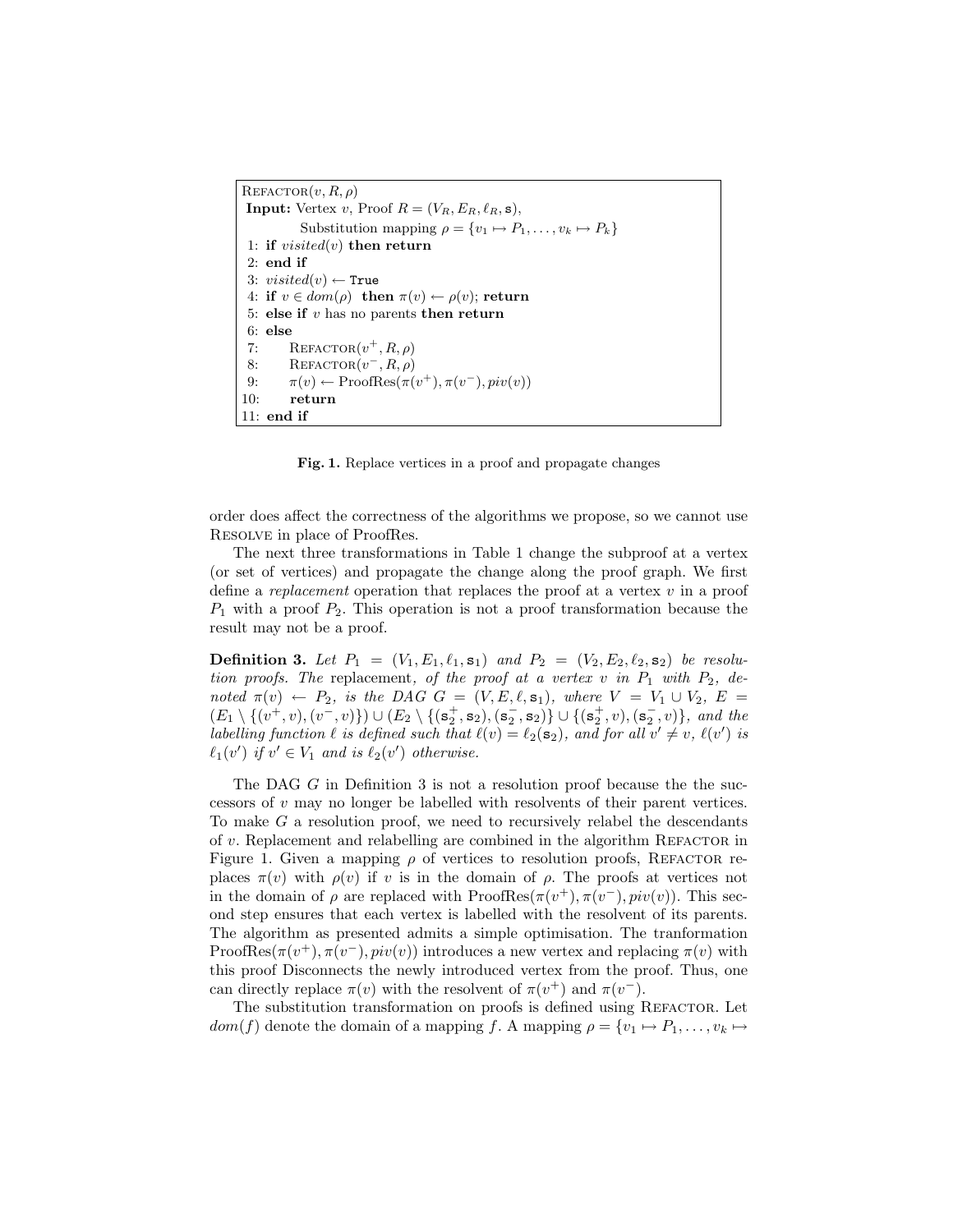

Fig. 2. Refactoring proofs.

 $P_k$ } of vertices to proofs is ancestor-free if the sets  $\{v_1, \ldots, v_k\}$  and  $\{s_{P_1}, \ldots, s_{P_k}\}\$ are ancestor free. Substitution is defined for ancestor-free mappings.

**Definition 4.** Let  $R = (V_R, E_R, \ell_R, \mathbf{s}_R)$  be a resolution proof and  $\rho = \{v_1 \mapsto$  $P_1, \ldots, v_k \mapsto P_k$  be an ancestor free mapping. The substitution  $R[v_1 \mapsto P_1, \ldots, v_k \mapsto$  $P_k$ , or equivalently  $R[\rho]$ , is the proof returned by REFACTOR( $\mathbf{s}_R, R, \rho$ ).

A restricted form of substitution has been used in the proof complexity literature to construct regular, tree resolution proofs from tree resolution proofs. For an example, see [12, Lemma 5.1]. A similar method has more recently appeared in the RepairProof algorithm in [8]. The RepairProof algorithm is used to reduce proof size by reusing singleton clauses and by making tree-shaped proofs regular. In contrast, in our transformation, the proof substituting a vertex can be arbitrary as illustrated below. In the examples in this paper, if each vertex in a proof is labelled with a unique clause, and a vertex  $v$  is labelled with the clause  $C$ , we directly refer to "the vertex  $C$ " to avoid having to name vertices. Further, a clause  $\{a_1, \overline{a}_2\}$  is written as  $a_1\overline{a}_2$  in figures to avoid clutter. Lemma 1, which follows Example 1 states that the result of substitution is a resolution proof.

*Example 1.* Consider the resolution proof R in Figure 2(a). Let v be the vertex labelled with the clause  $\bar{a}_1\bar{a}_2\bar{a}_3$  in Figure 2(a) and P be the proof shown alongside with the conclusion  $\bar{a}_2$ . We demonstrate how REFACTOR is used to obtain the substitution  $R[v \mapsto P]$ . First, the proof  $\pi(v)$  is replaced with P in 2(b) by line 4 in REFACTOR. The dashed arrows in Figure  $2(b)$  indicate the parts of the proof along which the change has to be propagated. Next, as per line 9 in REFACTOR, the child of v is labelled with the resolvent of  $\bar{a}_2$  and  $a_2$  in 2(c). This step results in the empty clause which is propagated to the sink to obtain the proof in  $2(d)$ . The faded subgraph is no longer included in the transformed proof.  $\lnot$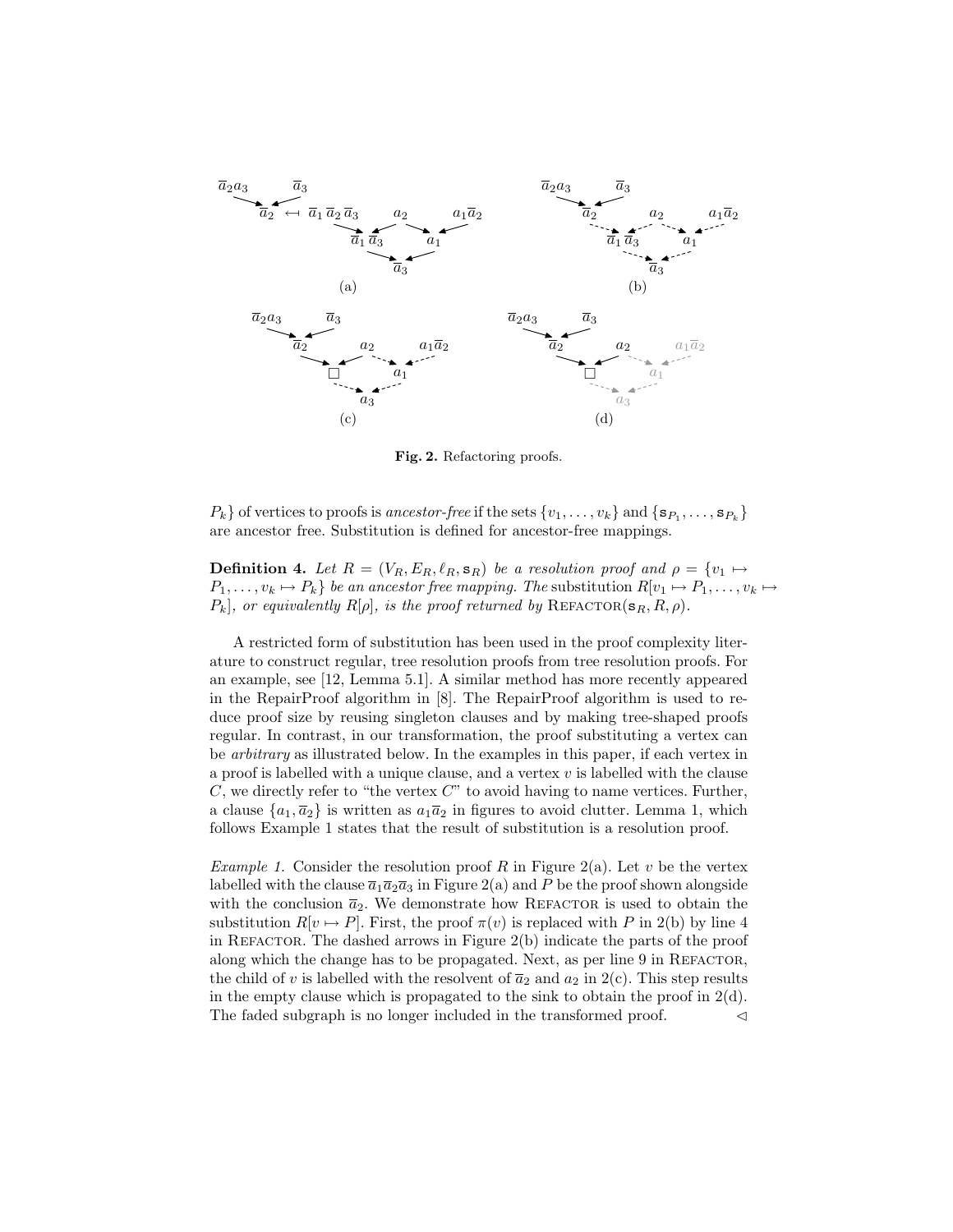**Lemma 1.** If  $R = (V, E, \ell, s)$  is a resolution proof and  $\rho$  is an ancestor-free mapping of vertices to resolution proofs, then  $R[\rho]$  is a resolution proof.

*Proof:* By induction on the number of ancestors of **s**. If **s** has no ancestors, then  $\pi(v) \leftarrow \rho(v)$  results in a proof because  $\rho(v)$  is a proof. Assume that REFACTOR returns a proof if  $s$  has at most n ancestors. Consider the case where s has  $n + 1$  ancestors. If  $s \in dom(\rho)$ , we are done because  $\rho(s)$  is a proof and  $\rho$  is ancestor-free. Otherwise, each parent of **s** has at most n ancestors, so by the induction hypothesis REFACTOR $(v^+, R, \rho)$  and REFACTOR $(v^-, R, \rho)$  are valid proofs. It remains to show that line 9 in REFACTOR results in a valid proof. This holds because ProofRes is a proof transformation and after replacement, s is labelled with the resolvent of its parents.

The restriction that  $\rho$  should be ancestor free is much weaker than requiring that the proofs in the range of  $\rho$  be disjoint. This allows the proofs to share subproofs, which is essential for efficiency. The following lemma is shows how one can use substitution to strengthen the conclusion of a proof. It is useful for proving the correctness of the two remaining transformations.

**Lemma 2.** Let  $R_1 = (V_1, E_1, \ell_1, s_1)$  and  $R[\rho] = (V_2, E_2, \ell_2, s_2)$  be resolution proofs, where  $\rho$  is an ancestor-free mapping, and  $C_v$  be the conclusion of the proof  $\rho(v)$  for each  $v \in dom(\rho)$ . If  $C_v \subseteq \ell(v)$  for each  $v \in dom(\rho)$ , then  $\ell_2(\mathbf{s}_2) \subseteq$  $\ell_1(\mathbf{s}_1)$ .

*Proof:* By induction on the number of ancestors of  $s_1$ . If  $s_1$  has no ancestors, then  $C_{s_1} \subseteq \ell_1(s_1)$  by the condition of the lemma. Assume that the lemma holds if  $s_1$  has at most n ancestors. If  $s_1$  has  $n + 1$  ancestors,  $s_1^+$  and  $s_1^-$  have at most  $n$  ancestors each and by the induction hypothesis, the lemma holds for  $\pi(s_1^+)[\rho]$  and  $\pi(s_1^-)[\rho]$ . Let  $s_2^+$  be the sink of  $\pi(s_1^+)[\rho]$  labelled with  $C^+$  and  $s_2^$ be the sink of  $\pi(\mathbf{s}_1^-)[\rho]$  labelled with  $C^-$ . We need to show that the lemma holds for ProofRes $(\pi(\mathbf{s}_2^+), \pi(\mathbf{s}_2^-), \text{piv}(\mathbf{s}_1))$ , which is equivalent to  $R[\rho]$ . If  $\text{piv}(\mathbf{s}_1) \notin C^+$ then  $\ell_2(\mathbf{s}_2) = C^+$  by the definition of ProofRes, and  $\ell_2(\mathbf{s}_2) \subseteq \ell_1(\mathbf{s}_1)$  by the induction hypothesis and resolution. If  $piv(\mathbf{s}_1) \in C^+$  but  $\neg piv(\mathbf{s}_1) \notin C^-$  then  $\ell_2(\mathbf{s}_2) = C^-$  by the definition of ProofRes, and  $C^- \subseteq \ell_1(\mathbf{s}_1)$  by the induction hypothesis and resolution. Finally, if  $piv(s_1) \in C^+$  and  $\neg piv(s_1) \in C^-$ , then  $Res(C^+, C^-, piv(\mathbf{s}_1)) \subseteq Res(\ell_1(\mathbf{s}_1^+), \ell_1(\mathbf{s}_1^-), piv(\mathbf{s}_1)),$  by the induction hypothesis and resolution. In all cases, we have that  $\ell_2(\mathbf{s}_2) \subseteq \ell_1(\mathbf{s}_1)$ .

A particular case of subsumption as above arises from strengthening the conclusion of a proof by assigning truth values to atoms. For simplicity, we identify a proof with a single vertex with the clause labelling that vertex. That is, for a proof  $P = (\{s_P\}, \emptyset, \ell_P, s_P)$  and a clause C such that  $\ell_P (s_P) = C$ , we say  $P = C$  and denote the replacement  $\pi(v) \leftarrow P$  by  $\pi(v) \leftarrow C$ . The restriction of a proof is defined next.

**Definition 5.** Let  $R = (V_R, E_R, \ell_R, \mathbf{s}_R)$  be a resolution proof and l be a literal occurring in R. Define the mapping  $\rho_l = \{v \mapsto P|v \text{ is an initial vertex}, l \in$  $\ell(v)$ , and  $P = \ell(v) \setminus \{l\}$ . The restriction of R with l set to  $\perp$  is defined by  $R[\rho_l]$ .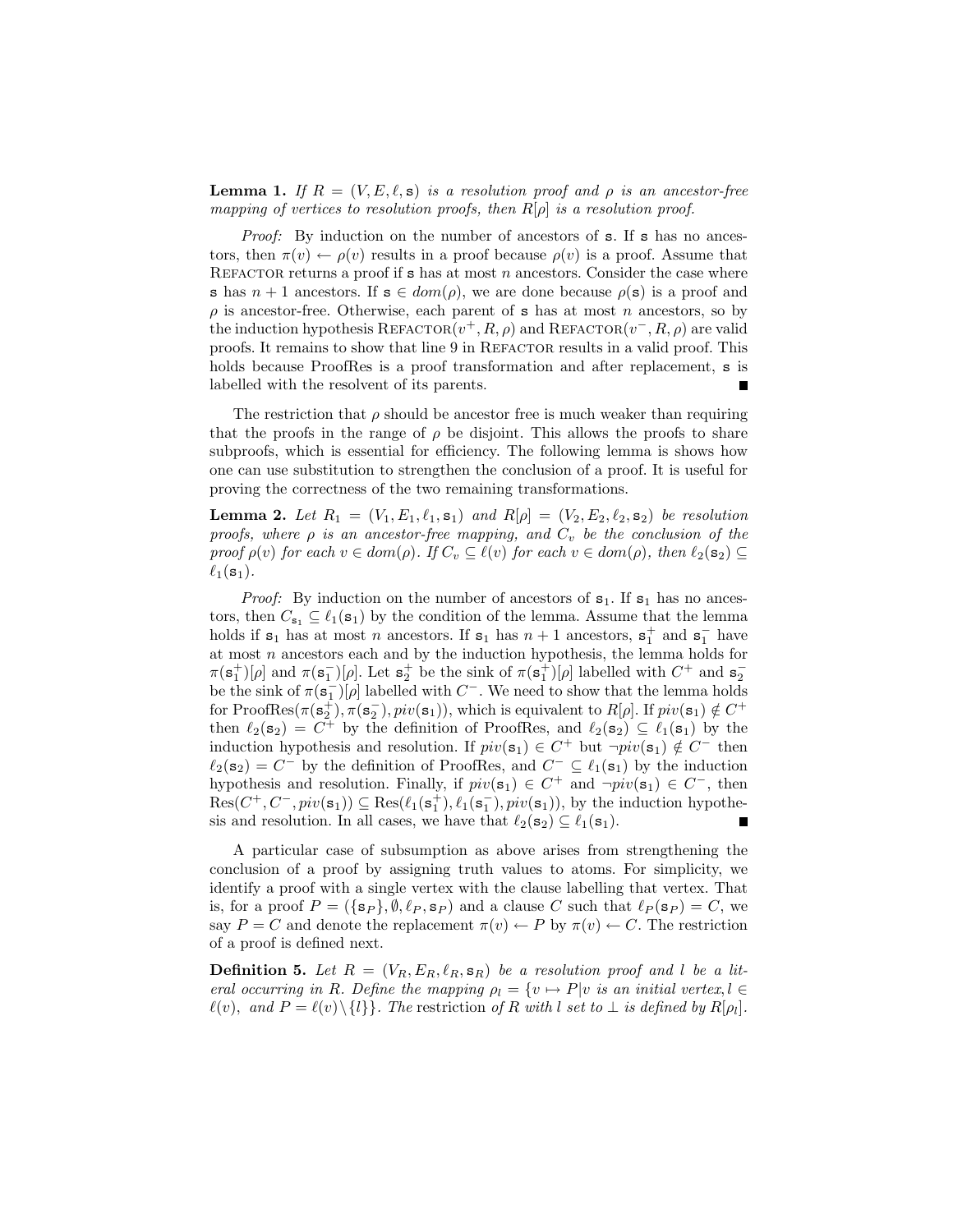The restriction of R with l set to  $\perp$  is, by abuse of notation, denoted  $R[l \leftarrow \perp]$ . The restriction with l set to  $\top$  is  $R[l \leftarrow \bot]$ . Restriction A statement about the correctness of restriction follows.

**Lemma 3.** Let  $R_1 = (V_1, E_1, \ell_1, \mathbf{s}_1)$  be a resolution proof, l be a literal occurring in  $R_1$  and  $R_2 = (V_2, E_2, \ell_2, \mathbf{s}_2)$  be  $R_1[l \leftarrow \perp]$ . The literal l does not occur in any clause in  $R_2$ , and  $\ell_2(\mathbf{s}_2) \subseteq \ell_1(\mathbf{s}_1)$ .

*Proof:* We first prove by induction on the number of ancestors of  $s_1$  that l does not occur in  $R_2$ . If  $s_1$  has no ancestors, then  $\ell_2(s_2) = \ell_1(s_1) \setminus \{l\},\$ so l does not occur in  $R_2$ . Assume that l does not occur in  $R_2$  if  $s_1$  has at most *n* ancestors. By the definition of restriction,  $R_2 = R_1[l \leftarrow \perp] = R_1[\rho_l]$ for  $\rho_l$  as in Definition 5. From the definition of substitution, we have that  $R_2 = \text{ProofRes}(\pi(\mathbf{s}_1^+)[\rho_l], \pi(\mathbf{s}_1^-)[\rho_l], \text{piv}(\mathbf{s}_1)).$  The induction hypothesis applies to  $\pi(\mathbf{s}_1^+)[\rho_l]$  and  $\pi(\mathbf{s}_1^-)[\rho_l]$ , so l does not occur in these two proofs. We conclude that  $l$  does not occur in  $R_2$  because ProofRes does not introduce literals.

For the second part, observe that for each  $v \in dom(\rho_l)$ , where  $\rho_l$  is as before,  $\rho_l(v)$  is a single vertex labelled with  $\ell_1(v) \setminus \{l\}$ . It follows from Lemma 2 that  $\ell_2(\mathbf{s}_2) \subseteq \ell_1(\mathbf{s}_1).$ 

The last transformation we introduce, which is essential for changing the order of resolution steps in a proof is projection. Restriction eliminates a certain literal from a proof. In contrast, we use projection to eliminate resolution steps on a specified literal, which ensures that the literal is present in the conclusion of the proof. Projection is used to prove lower bounds on the size of resolution proofs in [7, Lemma 3.2].

Consider the proof  $R[l \leftarrow \perp]$ . It is obtained from R by removing l from the labels of some initial vertices in  $R$  and propagating this change along the structure of the proof. By Lemma 3, the literal  $l$  does not occur in the proof  $R[l \leftarrow \perp]$ . If we now add the literal l back to the clauses from which it was removed, l is guaranteed to be present in the conclusion of the proof because it is never resolved away. This transformation is defined below.

**Definition 6.** Let  $R_1 = (V_1, E_1, \ell_1, \mathbf{s}_1)$  be a resolution proof, and  $R_2 = R_1[l \leftarrow$  $\perp$ ] =  $R_1[\rho_1] = (V_2, E_2, \ell_2, \mathbf{s}_2)$ , be the restriction of  $R_1$  with l set to  $\perp$ , obtained by substitution with the mapping  $\rho_l$ . Define the mapping  $\gamma = \{v \mapsto P|v \in dom(\rho_l) \cap$  $V_2$  and  $P = \ell_2(v) \cup \{l\}$ . The projection of l from  $R_1$ , denoted  $R_1|l$  is the proof  $(R_1[l \leftarrow \perp])[\gamma].$ 

The definition above is not strictly formal because the initial vertices in  $dom(\rho_l)$  may not be the initial vertices in  $R_2$  after refactoring. A purely formal definition would require defining a total, surjective function mapping vertices from  $R_1$  to  $R_2$  and defining the domain of  $\rho_2$  to be those vertices in  $R_2$  which are the image of an initial vertex in  $R_1$ . We hope this definition suffices to define projection. Lemma 4 states a basic property of projection.

**Lemma 4.** Let  $R_1 = (V_1, E_1, \ell_1, \mathbf{s}_1)$  be a resolution proof,  $l \in \ell_1(v)$  for some initial vertex  $v \in V_1$  and  $R_1 \mid l = (V_2, E_2, \ell_2, \mathbf{s}_2)$ . It holds that  $l \in \ell_2(\mathbf{s}_2)$  and that  $\ell_2(\mathbf{s}_2) \subseteq \ell_1(\mathbf{s}_1) \cup \{l\}.$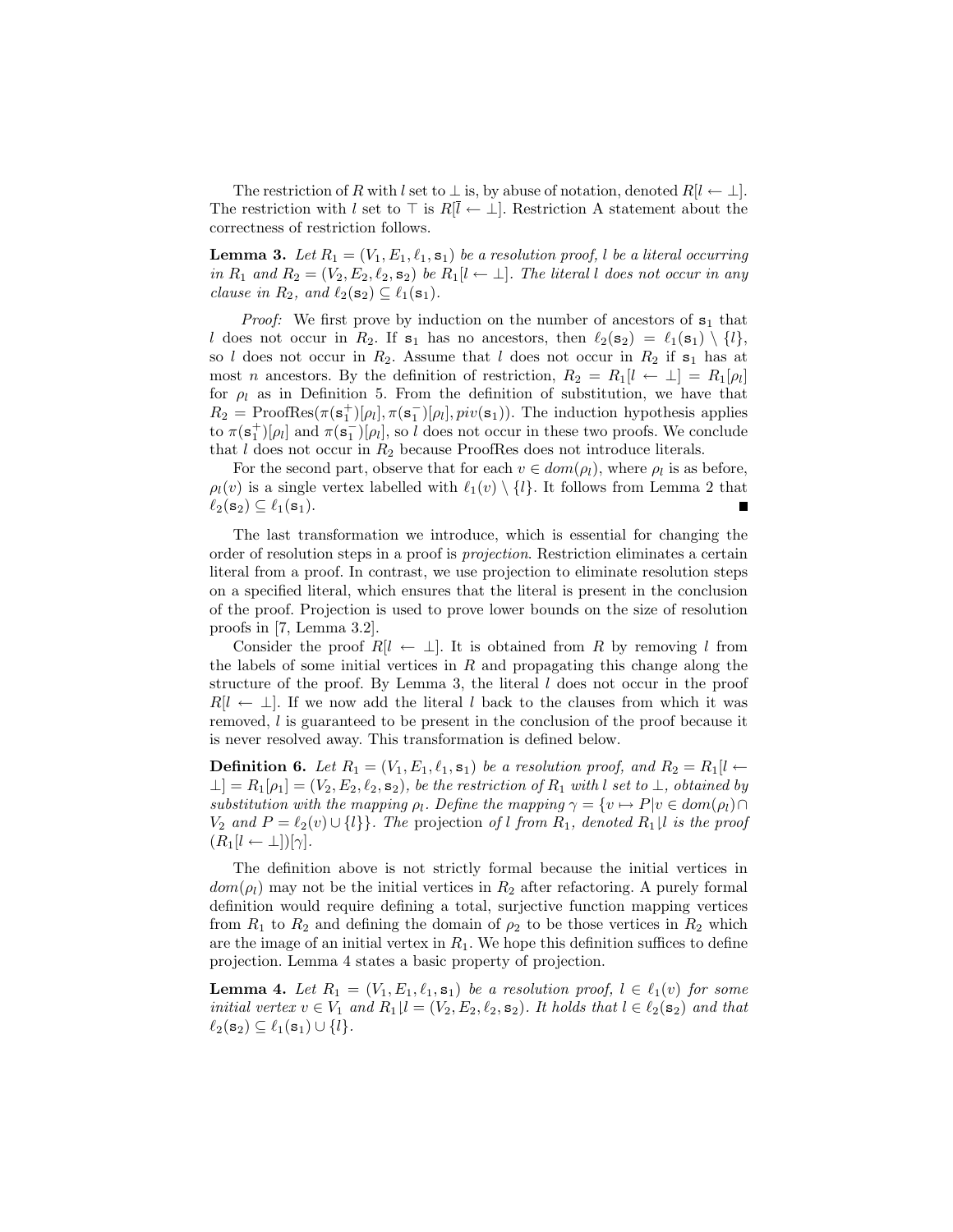*Proof:* First, we show by induction on the number of ancestors of  $s_1$  that  $l \in$  $\ell_2(\mathbf{s}_2)$ . If  $\mathbf{s}_1$  has no ancestors, l is not in the clause labelling the sink of  $R_1\mathbf{l} \leftarrow \mathbf{l}$ and by definition l is contained in  $R_1 \downharpoonright l$ . Suppose this holds if the sink of a proof has at most n ancestors. Consider the case of  $n + 1$  ancestors. By definition  $R_1|l$  is the proof  $(R_1|l \leftarrow \perp)|\gamma|$ , where  $\gamma$  is a mapping as in Definition 6.  $R_1[l \leftarrow \perp]$  is in turn a proof of the form ProofRes $(\pi(\mathbf{s}_1^+), \pi(\mathbf{s}_1^-), \text{piv}(\mathbf{s}_1))[l \leftarrow \perp]$ . By the definition of restriction, this proof is equivalent to  $ProofRes(\pi(\mathbf{s}_1^+)[l \leftarrow$  $\perp, \pi(\mathbf{s}_1^-)[l \leftarrow \perp], \text{piv}(\mathbf{s}_1)$ . If  $\text{piv}(\mathbf{s}_1)$  is the atom in l, this proof is equivalent to  $\pi(\mathbf{s}_1^+)[l \leftarrow \perp]$ , because by Lemma 3, l does not occur in  $\pi(\mathbf{s}_1^+)[l \leftarrow \perp]$ . If  $piv(\mathbf{s}_1)$ is not the atom in l,  $R_1[l \leftarrow \perp]$  is as above.

Thus,  $(R_1[l \leftarrow \perp])[\gamma]$  is either  $(1)$   $(\pi(\mathbf{s}_1^+)[l \leftarrow \perp])[\gamma]$  or  $(2)$  ProofRes $((\pi(\mathbf{s}_1^+)[l \leftarrow \perp]))$  $\perp$ ])[ $\gamma$ ],  $(\pi(\mathbf{s}_1^-)[l \leftarrow \perp])[\gamma]$ ,  $piv(\mathbf{s}_1)$ ), where  $piv(\mathbf{s}_1)$  is not the atom in l. In the first case,  $s_1^+$  has at most *n* ancestors, so the induction hypothesis applies. In the second case, at least one of  $\pi(\mathbf{s}_1^+)$  or  $\pi(\mathbf{s}_1^-)$  has an initial vertex labelled with a clause containing *l*. Without loss of generality, let  $\pi(\mathbf{s}_1^+)$  be this proof. The induction hypothesis now applies, so the conclusion of  $P_1 = (\pi(\mathbf{s}_1^+)[l \leftarrow \perp])[\gamma]$ contains l. Finally, because  $piv(\mathbf{s}_1)$  is not the atom in l, the conclusion of ProofRes $(P_1, (\pi(\mathbf{s}_1^-)[l \leftarrow \bot])[\gamma], \text{piv}(\mathbf{s}_1))$  contains l. It follows that  $l \in \ell_2(\mathbf{s}_2)$ .

For the second part, we have from Lemma 3 that the conclusion of  $R_1[l \leftarrow \perp]$ , say C, subsumes  $\ell_1(\mathbf{s}_1)$ . From the first part, we have that the conclusion of  $R_1\mathcal{V}$ ,  $\ell_2(\mathbf{s}_2) = C \cup \{l\}.$  It follows that  $\ell_2(\mathbf{s}_2) \subseteq \ell_1(\mathbf{s}_1) \cup \{l\}.$ 

#### 2.3 Reordering Resolution Proofs

We use transformation to design an algorithm for reordering resolution proofs. Though reordered proofs have several applications, we restrict our attention to the construction of theory-specific interpolants. A proof is reordered with respect to a partition of the pivot variables in the proof, and a partial oder over these partitions. We define this notion next.

**Definition 7.** A partially ordered partition of a set S is a tuple  $(\beta_S, \subseteq_S)$ , where  $\beta_S$  is a partition of S and  $\subseteq_S$  is a partial order over the blocks of  $\beta_S$ .

Let  $\beta_S(v)$  denote the block of  $v \in S$  in  $\beta_S$ . A sequence  $v_0, \ldots, v_k$  from S respects  $(\beta_S, \subseteq_S)$  if for any  $v_i, v_j$  in the sequence with  $0 \leq i \leq j \leq k$ , if  $\beta_S(v_i)$ and  $\beta_S(v_i)$  are comparable, then  $\beta_S(v_i) \sqsubseteq_S \beta_S(v_i)$ . Let A be the set of atoms appearing in a resolution proof R and  $(\beta_A, \subseteq_A)$  be a partially ordered partition of A. The proof R respects  $(\beta_A, \subseteq_A)$  if on every path  $v_0, \ldots, v_k$  from the sink to an initial vertex, the sequence of pivots  $piv(v_0), \ldots, piv(v_k)$  respects  $(\beta_A, \sqsubseteq_A)$ . To reduce notational burden, we write  $\beta_A(v_0)$  for  $\beta_A(piv(v_0))$  and say  $v_0, \ldots, v_k$ respects  $(\beta_A, \subseteq_A)$  if  $piv(v_0), \ldots, piv(v_k)$  respects  $(\beta_A, \subseteq_A)$ . The subscripts are dropped if clear.

The idea of our reordering algorithm is as follows. Let  $p = v_0, \ldots, v_k$  be a path from the sink to a vertex in the proof that respects  $(\beta, \subseteq)$ . If v is the next vertex on this path and  $v_k \not\subseteq v$ , we identify a vertex  $v_i$  such that the sequences  $v_0, \ldots, v_i, v$  and  $v, v_{i+1}, \ldots, v_k$  respect  $(\beta, \subseteq)$ . The resolutions on  $piv(v)$  and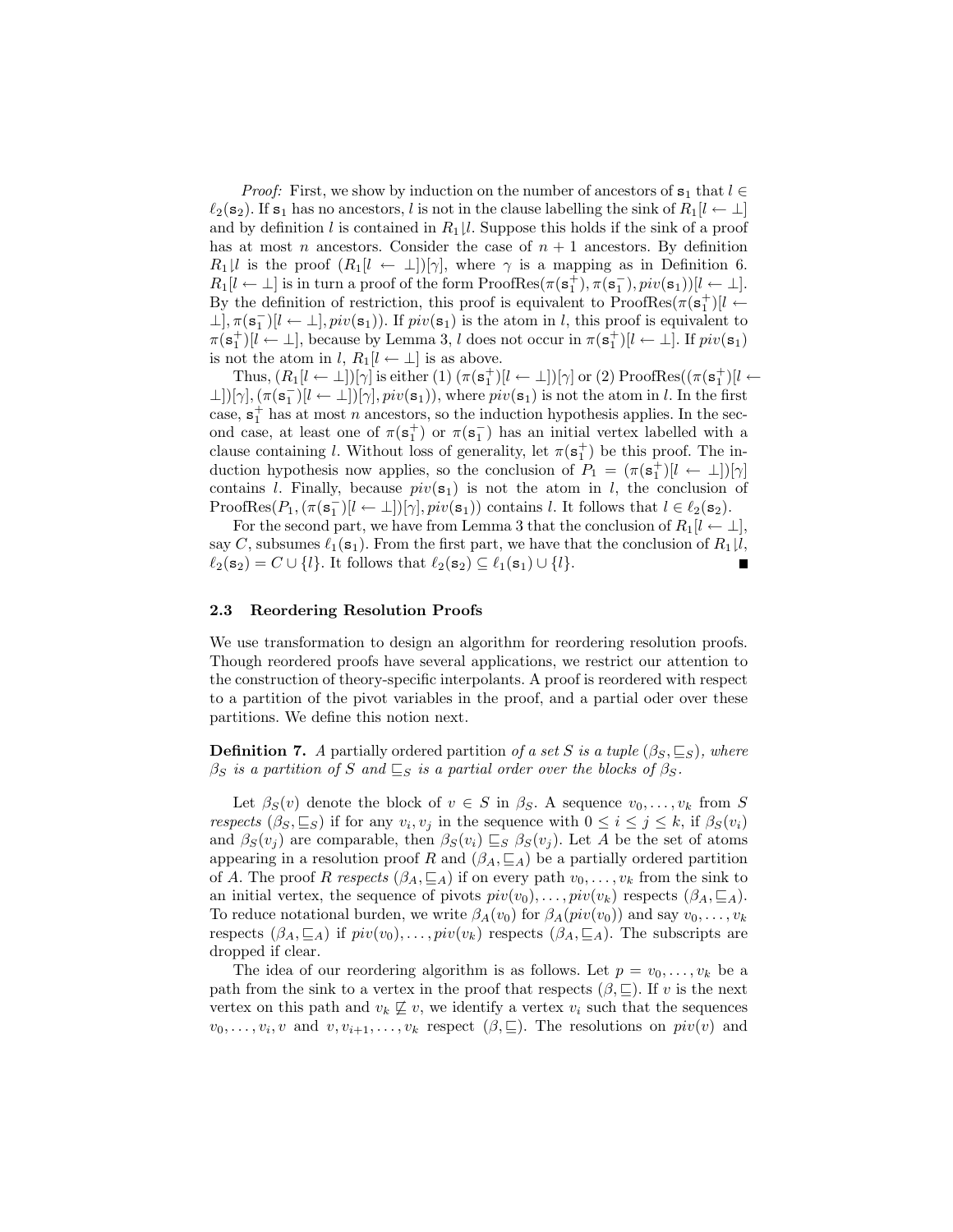$\neg piv(v)$  in  $\pi(v_{i+1})$  are projected out and resolved after the vertex  $v_{i+1}$ . Observe that the proof is now closer to being partially ordered.

Some vertices in  $\pi(v_{i+1})$  may have decendants that do not lie on a path to  $\pi(v_{i+1})$ . Such vertices have to be copied because the literals that are projected out may be required in other parts of the proof. We reduce the number of copies required using dominators (dominators are defined shortly). Despite copying, the new proof at  $v_{i+1}$  may be smaller because  $pi(v)$  occurs only once as a pivot variable. The transformations above (projection, resolution and copying on-demand) are repeatedly applied until every path respects  $(\beta, \subseteq)$ . The REORDER algorithm appears in Figure 3. We begin the description of this algorithm by defining dominators.

**Definition 8.** A vertex v in a proof R is dominated by v' if v' occurs on every path from v to  $s_R$ .

For example, in Figure 2(a), the vertex labelled with  $a_2$  is dominated by  $\overline{a}_3$ but not by  $a_1$ . If  $v_1$  is dominated by  $v_2$ , replacing  $\pi(v_2)$  by  $\text{Res}(\pi(v_2) | l, \pi(v_2) | l, l)$ , where  $l = piv(v_1)$ , will not weaken the conclusion of the proof (this can be proved using Lemma 4). If  $v_1$  is not dominated by  $v_2$ , we need to propagate the change to the label of  $v_1$  to other parts of the proof, which may affect the order of pivot variables. Instead, we copy nodes on a path from  $v_1$  to  $v_2$  that are not dominated by  $v_2$ . The method DOMINATEDCOPY( $v_1, v_2$ ) in Figure 3 creates a copy  $v_3$  of a vertex  $v_1$  if  $v_1$  is not dominated by  $v_2$  and sets children of  $v_1$  not dominated by  $v_2$  as children of  $v_3$ . A different proof transformation using dominators appears in [9].

We now consider the procedure REORDER. The procedure follows a path in the proof DAG until it encounters a pivot that breaks the order. Resolution on this pivot is deferred to a position on the path that respects the order. When multiple positions exist, the choice can be made heuristically. Choosing a vertex close to the sink can result in reduction of proof size, while a higher vertex may require fewer vertices to be copied. We illustrate a run of REORDER next.

*Example 2.* Consider the proof in Figure  $4(a)$ . Define the partitioned partial order  $(\beta, \subseteq)$ , where  $\beta$  is  $\{\{a_1\}, \{a_2\}, \{a_3\}\}\$  and  $\beta(a_1) \subseteq \beta(a_3) \subseteq \beta(a_2)$ . The path labelled with the sequence of clauses  $\Box$ ,  $a_1, a_2, a_1$ , does not respect  $(\beta, \underline{\Box})$ because  $\beta(a_2) \not\sqsubseteq \beta(a_1)$ . We choose the lowest vertex labelled with  $a_1$  and reorder the proof. That is, we consider two proofs: $\pi(\Box) [a_1 \text{ and } \pi(\Box) \overline{a_1}$ .

The proof  $\pi(\square)_{a_1}$  has only one vertex labelled  $a_1$ . The proof  $\pi(\square)_{a_1}$  is shown in Figure 4(b). The resolvent of these proofs on  $a_1$  produces the proof in Figure 4(c), which respects  $(\beta, \subseteq)$ . Observe that this proof is regular and is smaller than the original proof.  $\triangleleft$ 

Our reordering method amounts to sorting the order of pivots in proof and may induce changes in several parts of the proof. A seemingly more local transformation appears in [2]. We briefly discuss the difference between this method and REORDER.

Let  $(\beta, \subseteq)$  be a partitioned partial order as before and x and y be two atoms such that  $\beta(x) \sqsubseteq \beta(y)$ . Consider a pair of vertices with pivots that do not respect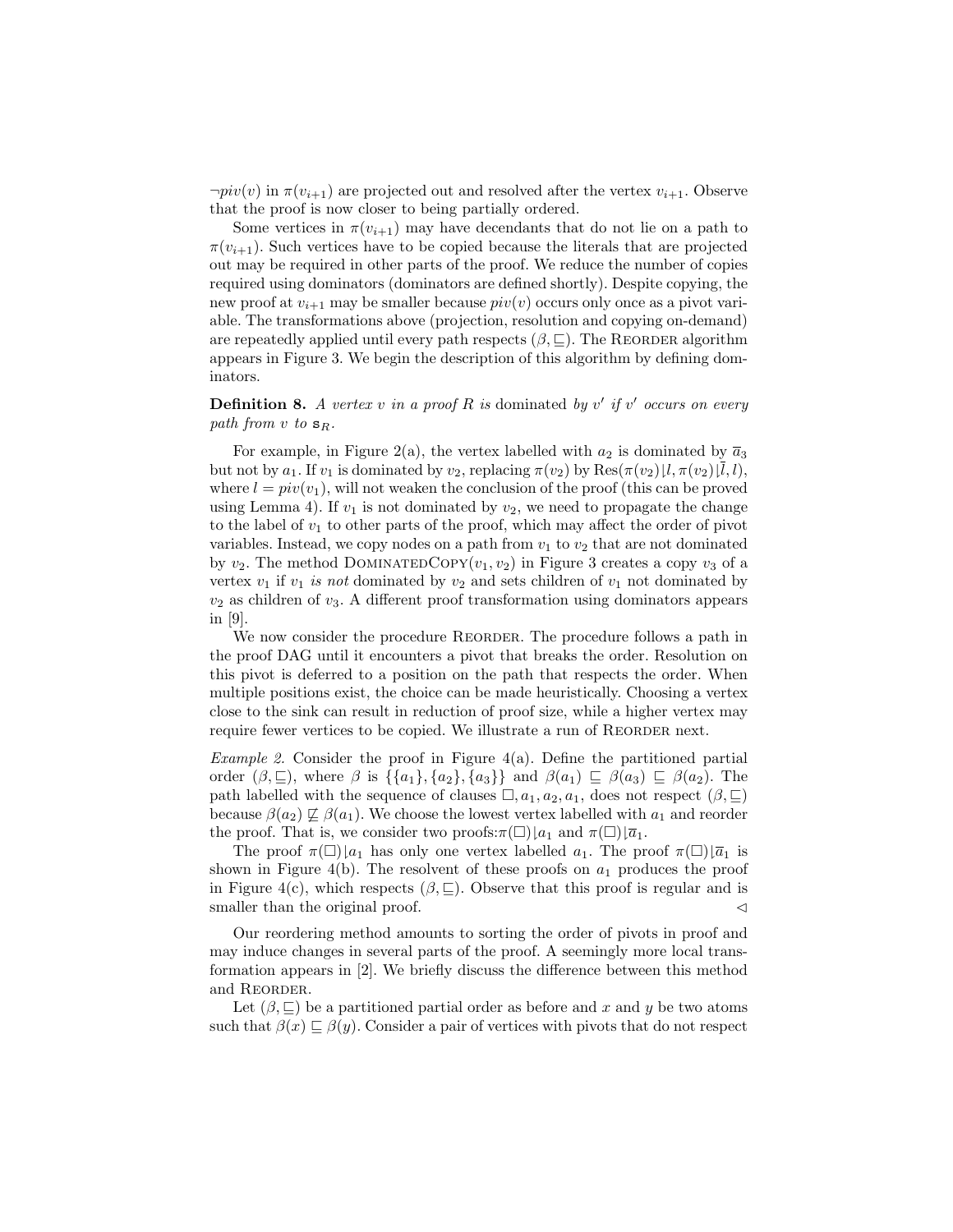$\text{REORDER}(v, p = v_0, \ldots, v_k)$ **Input:** vertex v, path  $v_0, \ldots, v_k$  to v in R with  $s_R = v_0$ 1: if  $v$  is a leaf then return 2: else if  $\beta(v_k) \sqsubseteq \beta(v)$  then 3: REORDER $(v^+, (v_0, ..., v_k, v))$ 4: REORDER $(v^-, (v_0, \ldots, v_k, v))$ ; return 5: else 6: find  $v_i$  such that  $v_0, ... v_i, v$  and  $v, v_{i+1}, ..., v_k$  respect  $(\beta, \sqsubseteq)$ 7: **for all**  $v'$  between  $v$  and  $v_{i+1}$  **do** 8: DOMINATEDCOPY $(v', v_{i+1})$ 9: end for 10: Let P be  $\text{Res}(\pi(v_{i+1})|piv(v), \pi(v_{i+1})|\neg piv(v), piv(v))$ 11: REFACTOR(this proof,  $\{v_i \mapsto P\}$ ) 12: REORDER $(v_i, p = v_0, \ldots, v_i)$ 13: end if

DOMINATEDCOPY $(v_1, v_2)$ 

```
Input: Vertex v_1 to copy, vertex v_21: if v_1 is dominated by v_2 then return
2: else
 3: Create new vertex v_3, add edges (v_1^+, v_3), (v_1^-, v_3)4: Set \ell(v_3) to \ell(v_1)5: for all edges (v_1, v_4) in P do
6: if v_4 is not dominated by v_2 then
7: Delete (v_1, v_4), add (v_3, v_4)8: end if
9: end for
10: end if
```
Fig. 3. Reorder a proof given a partitioned partial order.

this order. More formally, let v be a vertex with pivot y, and  $v^+$  have pivot x. The proof at  $\pi(v^+)$  is of the form  $\text{Res}(P_1, P_2, x)$  for two proofs  $P_1$  and  $P_2$ , and let  $P_3$  be the proof  $\pi(v^-)$ . The method of [2] essentially swaps the order of the two resolution steps using the substitution  $R[v \mapsto P]$ , where P is the proof  $Res(Res(P_1, P_3, y), Res(P_2, P_3, y), x).$ 

To reorder a proof using this transformation, one can repeatedly swap the pivots in a proof until the proof respects the desired partitioned partial order. Just as in Reorder, one may also have to copy vertices and propagate changes. Copying is discussed in [2]. We provide an example to demonstrate that refactoring is also required after swapping two pivots.

*Example 3.* Consider the proof in Figure 5(a). Let  $(\beta, \subseteq)$  be a partitioned partial order with  $\beta(a_1) \sqsubset \beta(a_2)$ . There is a path in Figure 5(a) which does not respect this order. We can swap the order of these two resolution steps as described above to obtain the proof in Figure 5(b). This proof has a stronger conclusion.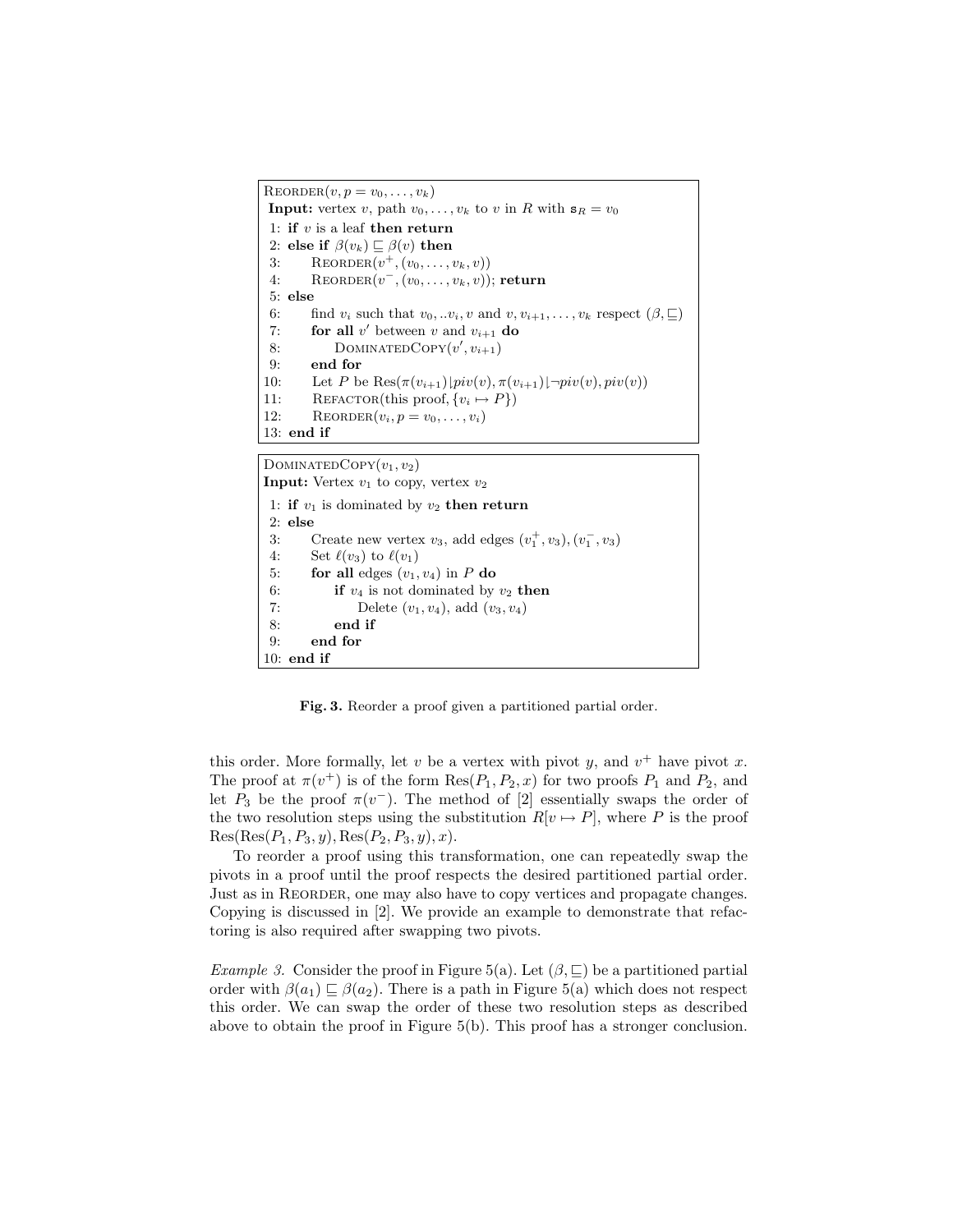

Fig. 4. Reordering a Proof



Fig. 5. Reordering a Proof using the method of [2]

In general one may not have the empty clause, so the change will have to be propagated along the proof.  $\triangleleft$ 

Thus, whether one uses the method in  $[2]$  or the algorithm REORDER, vertices have to be copied and changes have to be propagated along the proof. In the next section, we show how theory-specific interpolants can be constructed using a method for reordering proofs. Any method is applicable.

# 3 Interpolants by Reordering Refutations

In this section, we study the problem of constructing theory-specific interpolants using resolution proofs generated by a SAT solver. In  $\S$  3.1, we introduce the notation and review the basic concepts of the class of decision procedures we consider. The problem of constructing interpolants is examined in § 3.3.

## 3.1 SAT-Based Decision Procedures

We work in the standard setting of a first order theory. Consider a theory  $T$  over the signature  $\Sigma_T$  with variables, function symbols, and predicate symbols, where constants are nullary functions and atomic propositions are nullary predicates. If P is an n-ary predicate and  $r_1, \ldots r_n$  are terms,  $P(r_1, \ldots, r_n)$  is an atom. Literals, clauses and CNF formulae are defined over atoms as in Section 2.1 and formulae are defined as usual. We consider only quantifier-free formulae. We write  $\phi \models_T \psi$  to denote that the formula  $\phi$  entails the formula  $\psi$  in the theory T. Validity and satisfiability in  $T$  are defined as usual. A solver for  $T$ , or  $T$ -solver,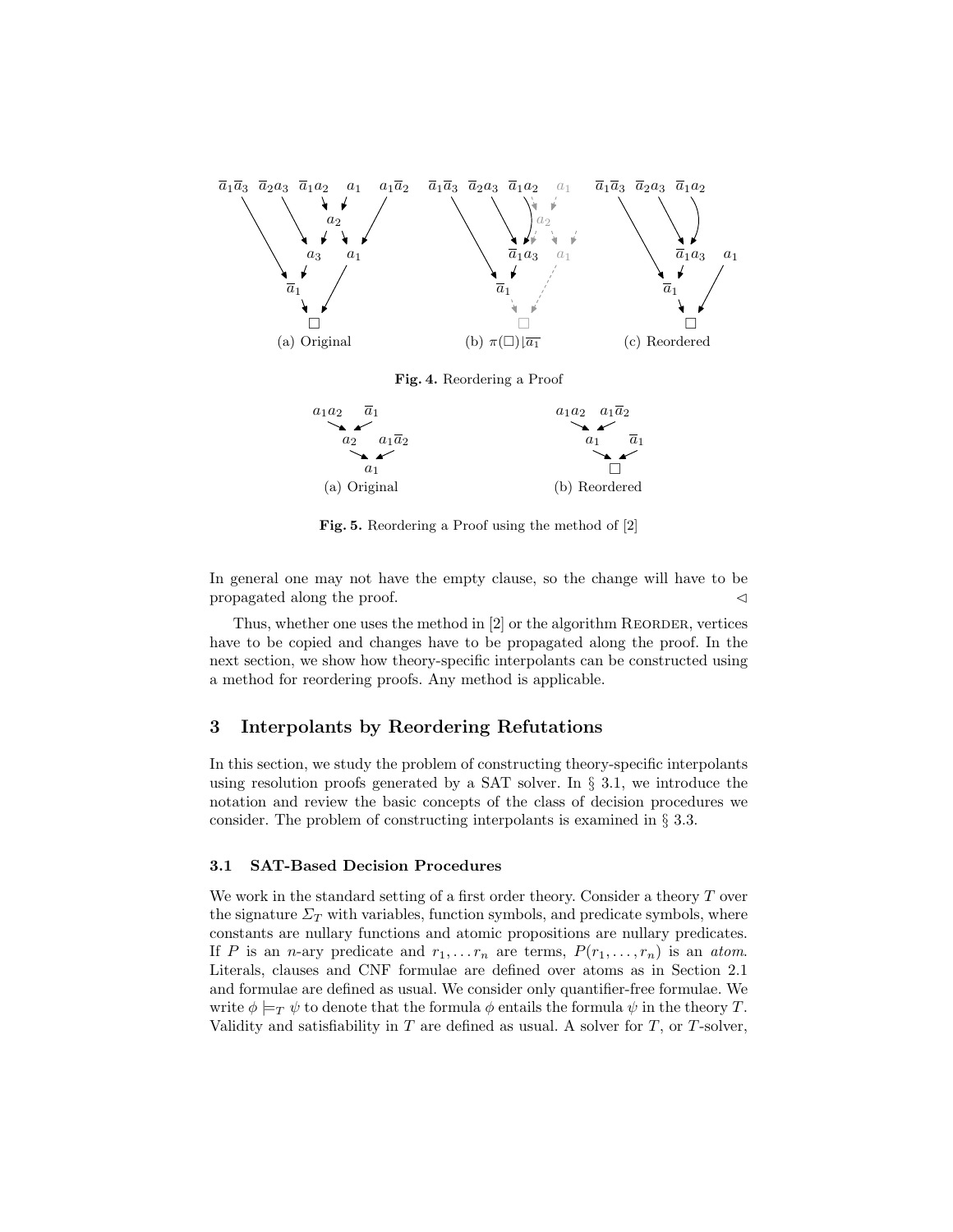is an algorithm that decides if  $\phi$  is satisfiable. Let  $Var(\phi)$  be the set of variables in  $\phi$ , Atoms( $\phi$ ) be the atoms in  $\phi$ , and  $\phi \preceq \psi$  denote that the variables and atomic propositions occurring in  $\phi$  occur in  $\psi$ .

The propositional skeleton of a formula  $\phi$  is a formula  $sk(\phi)$  obtained by replacing each atom in  $\phi$  by an atomic proposition not in  $\phi$ . Observe that we can define a bijective mapping  $\lambda : \mathcal{L}_{\text{Atoms}(\mathsf{sk}(\phi))} \to \mathcal{L}_{\text{Atoms}(\phi)}$  between the literals in  $sk(\phi)$  and  $\phi$ . A satisfying assignment to  $sk(\phi)$  is a conjunction of literals  $l_1 \wedge \cdots \wedge l_k$  over atoms in  $\mathsf{sk}(\phi)$  that satisfies  $\mathsf{sk}(\phi)$ .

Contemporary decision procedures construct a formula  $\psi$  so that  $\phi$  is satisfiable if and only if  $sk(\phi) \wedge \psi$  is. Lazy approaches use a SAT solver to generate truth assignments to  $\mathsf{sk}(\phi)$  and iteratively strengthen  $\psi$ . If  $l_1 \wedge \cdots \wedge l_k$  satisfies sk( $\phi$ ), a dedicated solver is used to check the satisfiability of  $\lambda(l_1) \wedge \cdots \wedge \lambda(l_k)$ in T. If this formula is unsatisfiable,  $l_1 \wedge \cdots \wedge l_k$  is an assignment that the SAT solver should not consider. T-solvers include algorithms to return conjunction  $\eta_1 = t_1 \wedge \cdots \wedge t_n$  of literals in  $\lambda(l_1) \wedge \cdots \wedge \lambda(l_k)$  that lead to unsatisfiability in T. Observe that  $\neg \eta_1$  is valid in T.

The search space of the SAT solver is not restricted using the formula  $\mathsf{sk}(\phi) \wedge$  $\psi_1$ , where  $\psi_1$  is the *blocking clause*  $\neg \lambda^{-1}(t_1) \vee \cdots \vee \neg \lambda^{-1}(t_n)$ . If  $\phi$  is unsatisfiable, the lazy decision procedure eventually generates a resolution refutation for a formula of the form  $\mathsf{sk}(\phi) \wedge \psi_1 \cdots \psi_k$  where each  $\psi_i$  is a blocking clause.

*Example 4.* Consider the formula  $\phi \equiv (y \leq 4 \vee x = 5) \wedge (x = y) \wedge (x - 6 \geq 1)$ 0). The propositional skeleton  $\mathsf{sk}(\phi)$  for  $\phi$  is  $(e_1 \vee e_2) \wedge e_3 \wedge e_4$ . One possible unsatisfiable conjunction derived by interaction with a solver for this theory is  $\mathsf{sk}(\phi) \land (\overline{e}_1 \lor \overline{e}_3 \lor \overline{e}_4) \land (\overline{e}_2 \lor \overline{e}_3 \lor \overline{e}_4).$ 

See [4] for an overview of techniques for generating small blocking clauses and using information deduced by the solver. Another approach to deciding formulae in a theory is to propositionally encode constraints on the literals in  $\mathsf{sk}(\phi)$  and delegate all reasoning to the SAT solver. Eager approaches generate a formula  $\mathsf{sk}(\phi) \land \Theta$ , where  $\Theta$  is a conjunction of constraints of the form  $e_i \Leftrightarrow \theta_i$  in which  $e_i$ is an atom from the propositional skeleton and  $\theta_i$  is a propositional formula that constrains  $e_i$ . The constraints ensure that every truth assignment to  $\mathsf{sk}(\phi) \wedge \Theta$ corresponds to a truth assignment to  $\phi$  in the theory T and vice versa.

*Example 5.* Consider the formula  $\phi \equiv (x = y) \wedge ((x \& 2) = 2)$  in which the variables  $x$  and  $y$  are interpreted as bit-vectors of width 2. This formula can be propositionally encoded because each bit in  $x$  can be represented by the propositional variables  $x_0$  and  $x_1$ . The same applies for y.

The propositional skeleton  $\mathsf{sk}(\phi)$  is  $e_1 \wedge e_2$ . The constraints  $\Theta$  are encoded by the formula  $(e_1 \Leftrightarrow (x_0 \Leftrightarrow y_0 \wedge x_1 \Leftrightarrow y_1))$ . The propositional formula  $\mathsf{sk}(\phi) \wedge \Theta$  is checked by a SAT solver to determine satisfiability of  $\phi$ .

Decision procedures may combine both approaches by propositionally encoding some constraints and using a  $T$ -solver to determine if satisfying assignments generated by the SAT solver can be satisfied in the theory  $T$ . Thus, we assume that for an unsatisfiable formula  $\phi$  in theory T, a T-solver produces a resolution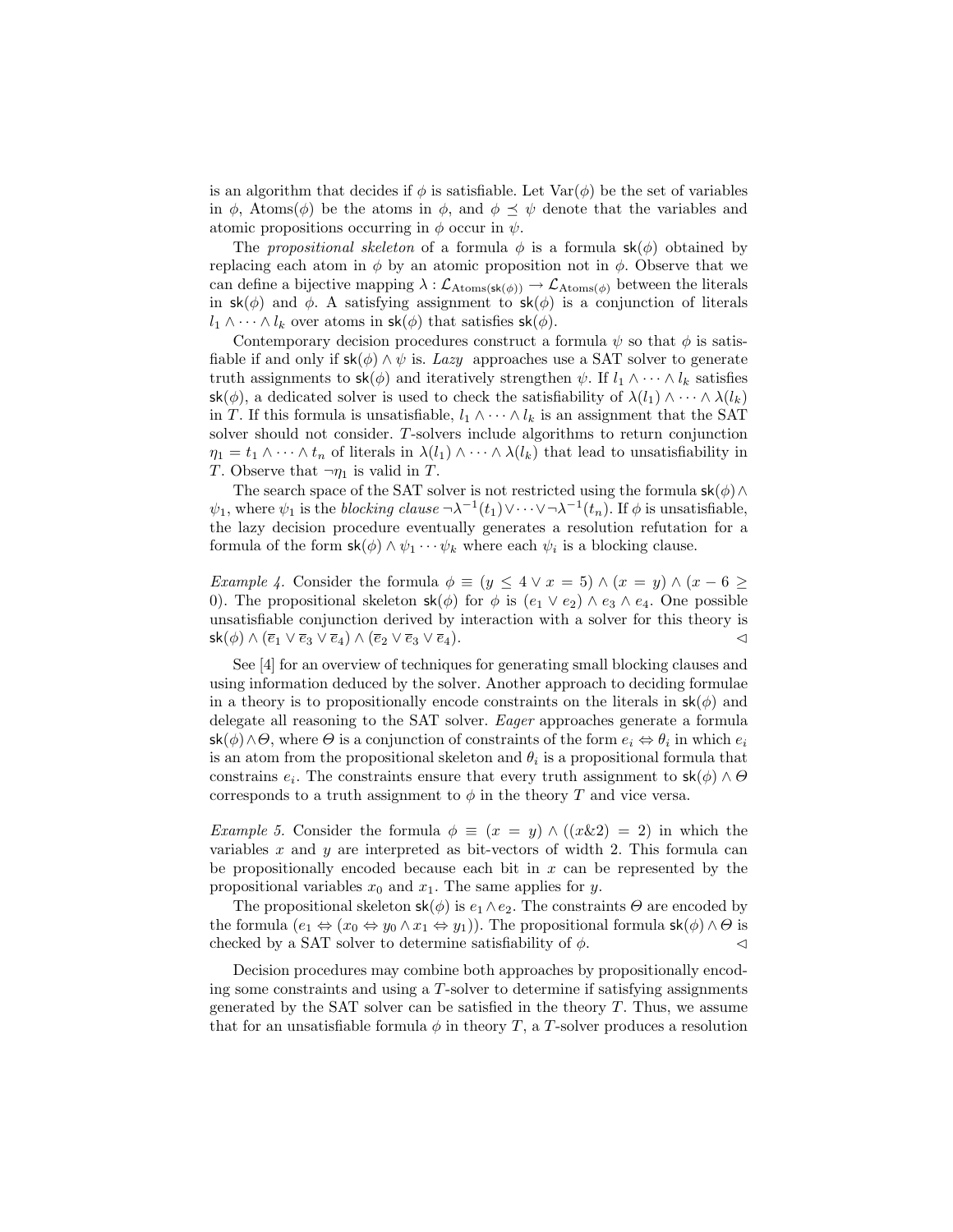refutation for a CNF encoding of a formula of the form

$$
\Phi = \mathsf{sk}(\phi) \land \bigwedge_{i=1}^{k} \psi_i \land \bigwedge_{j=1}^{n} e_j \Rightarrow \alpha_j \land \bigwedge_{j=1}^{n} \alpha_j \Rightarrow e_j \tag{1}
$$

where  $\psi_i$  is a blocking clause over skeleton literals,  $e_j$  is an atom in  $\mathsf{sk}(\phi)$ , and  $\alpha_i$  is a propositional encoding of a constraint on  $e_i$ .

## 3.2 Interpolants in Lazy Approaches

We briefly review how interpolants are constructed using a purely lazy decision procedure.

**Definition 9.** Let  $A \wedge B$  be a formula that is unsatisfiable in a theory T. A Craig interpolant is a formula I such that  $A \models_T I$ ,  $B \models_T \neg I$ ,  $I \prec A$  and  $I \prec B$ .

Craig interpolants are referred to as interpolants. An interpolating decision procedure is one that given a formula  $A \wedge B$ , decides if  $A \wedge B$  is unsatisfiable and returns an interpolant if this is the case. An interpolating decision procedure for conjunctions requires A and B to be conjunctions of literals.

If a lazy decision procedure generates a resolution proof, interpolants can be constructed using an interpolating decision procedure for conjunctions and interpolation rules for resolution. The decision procedure is used to generate blocking clause interpolants, which are defined below.

**Definition 10.** Let  $\phi \equiv A \wedge B$  be an unsatisfiable formula in a theory T,  $\mathsf{sk}(\phi)$ be of the form  $\mathsf{sk}(A) \wedge \mathsf{sk}(B)$  and  $\lambda : \mathcal{L}_{\text{Atoms}(\mathsf{sk}(\phi))} \to \mathcal{L}_{\text{Atoms}(\phi)}$ . A blocking clause interpolant I<sub>C</sub> for a blocking clause C over literals in  $\mathsf{sk}(\phi)$  is an interpolant for the formula  $A_C \wedge B_C$ , where

$$
A_C = \bigwedge_{l \in C \setminus \mathcal{L}_{\mathrm{Atoms}(B)}} \lambda(l) \quad \text{and} \quad B_C = \bigwedge_{l \in C \cap \mathcal{L}_{\mathrm{Atoms}(B)}} \lambda(l).
$$

Blocking clause interpolants are then combined with propositional interpolants to obtain an interpolant for a formula. One can combine these interpolants using the rules provided either by Pudlák [13] or McMillan [3]. Both annotate the nodes of a resolution proof with partial interpolants. The annotation of the empty clause is the interpolant for the formula. This general scheme, using the annotation system of McMillan [3], appears in [5] and is defined below.

**Definition 11.** Let  $\phi \equiv A \wedge B$  be an unsatisfiable formula in a theory T and R be a resolution refutation for a CNF encoding of  $\mathsf{sk}(A) \wedge \mathsf{sk}(B) \wedge_{i=1}^k \psi_k$ , where  $\psi_i$ is a blocking clause. A partial interpolant is inductively defined as an annotation of the clauses in a proof as follows:

1. If C is a blocking clause, the annotated clause is  $C$  [I<sub>C</sub>], where  $I_C$  is a blocking clause interpolant.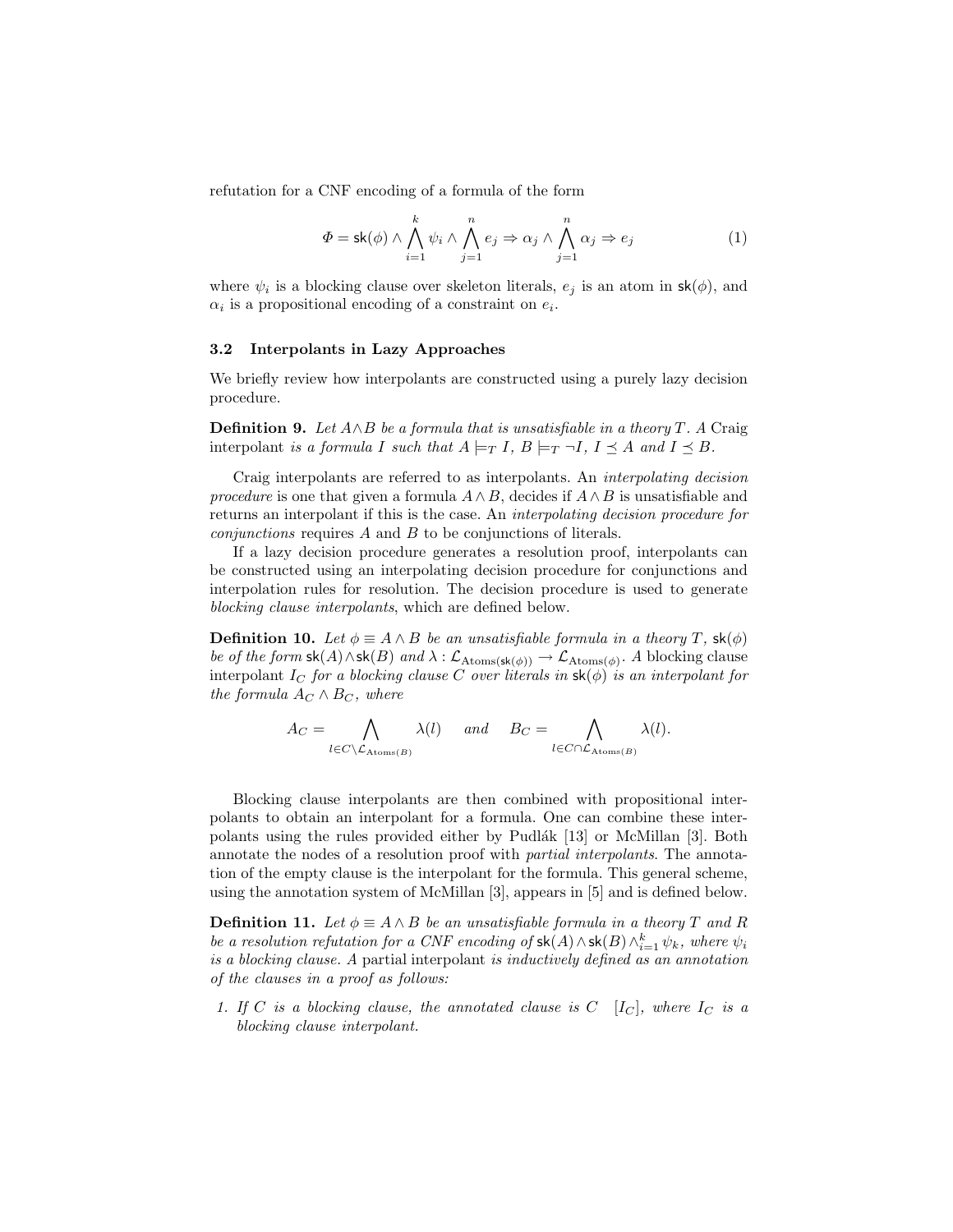- 2. If C is not a blocking clause but is initial and part of the CNF encoding of sk(A), the annotated clause is  $C \left[ C \cap \mathcal{L}_{\text{Atoms}(\textbf{sk}(B))} \right]$ .
- 3. If C is not a blocking clause but is initial and part of the CNF encoding of  $sk(B)$ , the annotated clause is  $C$  [T].
- 4. If  $x \in Var(A) \setminus Var(B)$ , then

$$
\frac{C \vee x \quad [I_1] \qquad D \vee \overline{x} \quad [I_2]}{C \vee D \quad [I_1 \vee I_2]} \quad [A - \text{Res}]
$$

5. If  $x \in Var(B)$ , then

$$
\frac{C \vee x \quad [I_1] \qquad D \vee \overline{x} \quad [I_2]}{C \vee D \quad [I_1 \wedge I_2]} \quad [B - Res]
$$

**Theorem 1** ([14]). Let  $\phi \equiv A \wedge B$  be an unsatisfiable conjunction in the theory T, R be a resolution refutation for  $\mathsf{sk}(A) \wedge \mathsf{sk}(B) \wedge \bigwedge_{i=1}^k \psi_i$ , where each  $\psi_i$  is a blocking clause and  $\lambda$  be as before. Let C be a clause labelling a vertex in R and I be the partial interpolant annotating this clause. The following statements hold:

1.  $A \models_T I \vee \bigvee_{l \in C \setminus \mathcal{L}_{\text{Atoms}(\text{sk}(B))}} \lambda(l)$ 2.  $B \models_T \neg I \vee \bigvee_{l \in C \cap \mathcal{L}_{\text{Atoms}(\text{sk}(B))}} \lambda(l)$ 3.  $I \preceq A$  and  $I \preceq B$ .

It follows from this theorem that the annotation of the empty clause is an interpolant for  $A \wedge B$ .

## 3.3 Beyond Interpolants in Lazy Approaches

The method for constructing interpolants in Definition 11 is restricted to proofs of unsatisfiability generated by a purely lazy approach. We now show how proof transformations can be used to construct interpolants for approaches that combine the lazy approach with propositionally encoded constraints. A special case where this applies is decision procedures that are entirely based on propositionally encoded constraints. No interpolating decision procedure exists for such methods. We make the following assumptions:

- 1. Given an unsatisfiable conjunction  $\phi = A \wedge B$ , the T-solver used generates a resolution refutation for a CNF encoding of a formula  $\Phi$  as in Equation 1.
- 2. Let  $C_1 \wedge \ldots \wedge C_m$  be the CNF formula encoding  $\Phi$  in Equation 1. We assume that there exists a function trace mapping each  $C_i$  to one of  $\mathsf{sk}(\phi), \psi_i, e_j \Rightarrow$  $\alpha_i, \alpha_j \Rightarrow e_j$  in  $\Phi$ . That is, we can determine if an initial clause in the resolution proof generated by the  $T$ -solver is derived from the propositional skeleton, a blocking clause or a propositionally encoded constraint.
- 3. Recall that  $\lambda$  is a mapping from literals in the propositional skeleton of  $\phi$ to literals over atoms in $\phi$ . We assume that for each constraint of the form  $e_i \Leftrightarrow \alpha_i$  that  $\alpha_i$  and  $\lambda(e_i)$  are equisatisfiable.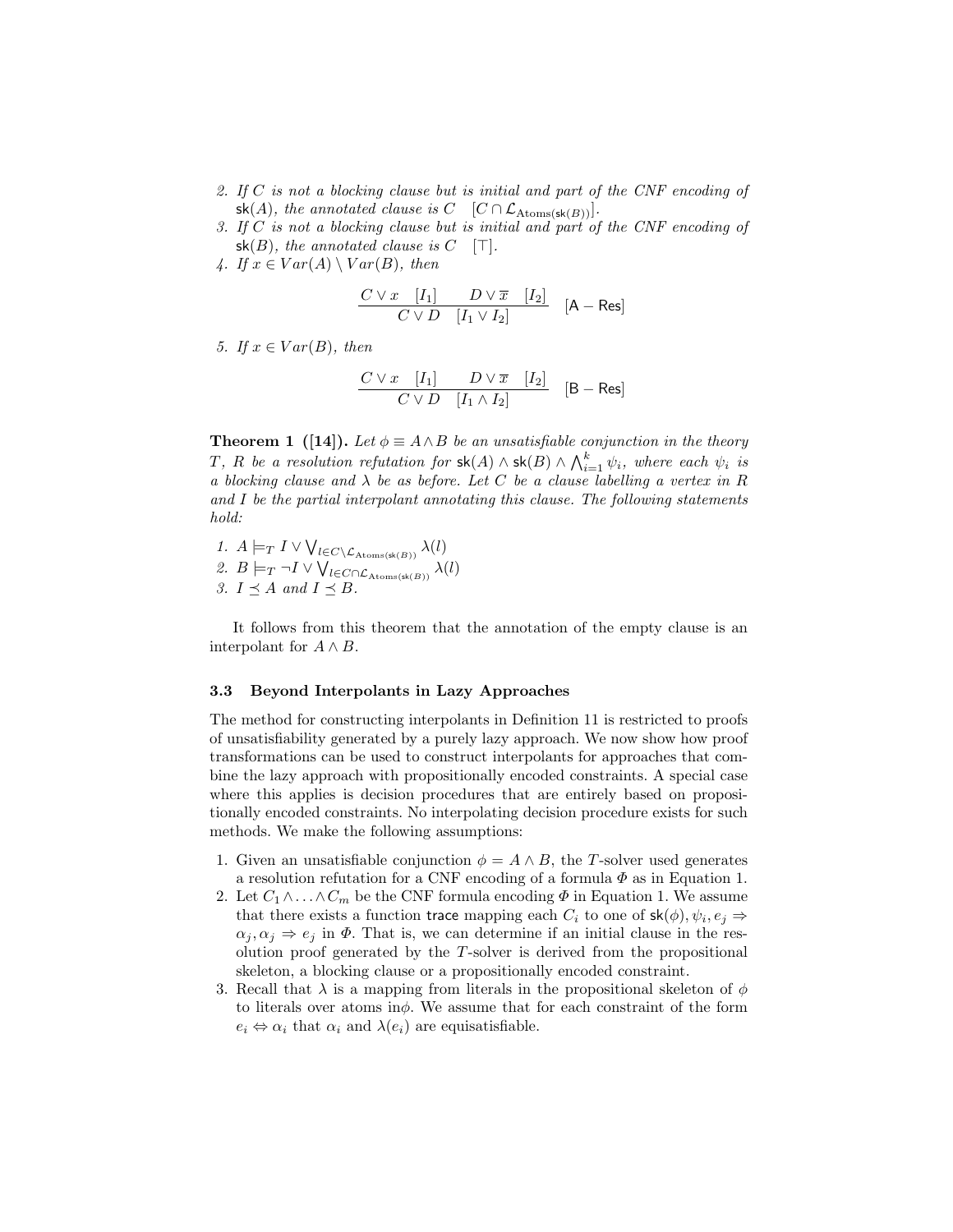#### 4. An interpolating decision procedure for conjunctions of theory literals exists.

Purely lazy approaches admit a two-tier interpolant construction process, where interpolants are first constructed for conjunctions of theory literals and then composed with Boolean connectives based on the structure of the proof. The challenge when dealing with a refutation of a formula  $\Phi$  as in Equation 1 is that such a construction process may no longer be possible. First, there is no clear separation in the proof between theory specific and Boolean reasoning. Second, even if such a separation exists, the clauses corresponding to propositional constraints cannot be labelled with interpolants because the theory literals they encode are not necessarily unsatisfiable.

The solution we propose is to transform a resolution refutation R of  $\Phi$  (from Eqn. 1) to a refutation R' for a formula  $\mathsf{sk}(\phi) \land \Psi \land \Gamma$ , where  $\Psi$  is the conjunction of blocking clauses in the original formula and  $\Gamma$  is a conjunction of blocking clauses that the SAT solver has deduced. If  $\phi$  is unsatisfiable, there exist blocking clauses for all satisfying assignments to  $\mathsf{sk}(\phi)$ . Satisfying assignments that are not explicitly excluded by blocking clauses must be excluded by reasoning with propositionally encoded constraints. In other words, these constraints implicitly encode blocking clauses and by reordering the proof, we can obtain these blocking clauses. Under the assumption that an interpolating decision procedure for conjunctions of theory literals exists, we can apply the construction in Definition 11 to obtain an interpolant.

We first derive the contradiction that the SAT solver constructs in terms of theory literals and then show how reordering can be used to ensure that this contradiction is in CNF. Similar to interpolant construction, we annotate the vertices of a proof with a formula representing the combination of theory literals that eventually yield a contradiction.

**Definition 12.** Let R be a resolution refutation of a CNF encoding of  $\Phi$  in Equation 1. The formula contra(v) is defined over vertices in  $V_R$  as follows:

- 1. For an initial vertex v,
	- (a) contra $(v) = \perp$  if trace( $\ell(v)$ ) is the propositional skeleton sk( $\phi$ ), and
	- (b) contra $(v) = \bigwedge_{l \in \ell(v)} \neg \lambda^{-1}(l)$  if trace( $\ell(v)$ ) is a blocking clause  $\psi_i$ , and
	- (c) contra(v) =  $\lambda^{-1}(e_i)$  if trace( $\ell(v)$ ) is the implication  $e_i \Rightarrow \alpha_i$  in a propositional constraint, and
	- (d) contra $(v) = \neg \lambda^{-1}(e_i)$  if trace $(\ell(v))$  is the reverse implication  $\alpha_i \Rightarrow e_i$  in a propositional constraint.
- 2. For an internal vertex v,
	- (a) if  $piv(v) \in \text{Atoms}(\textsf{sk}(\phi))$ , then contra $(v) = \text{contra}(v^+) \vee \text{contra}(v^-)$ , and (b) if  $piv(v) \notin \text{Atoms}(\text{sk}(\phi))$ , then contra $(v) = \text{contra}(v^+) \wedge \text{contra}(v^-)$ .

The construction contra $(v)$  yields a formula with a useful property. If the label  $\ell(v)$  of a vertex v contains only clauses from the propositional skeleton, then contra $(v)$  is unsatisfiable in the theory T.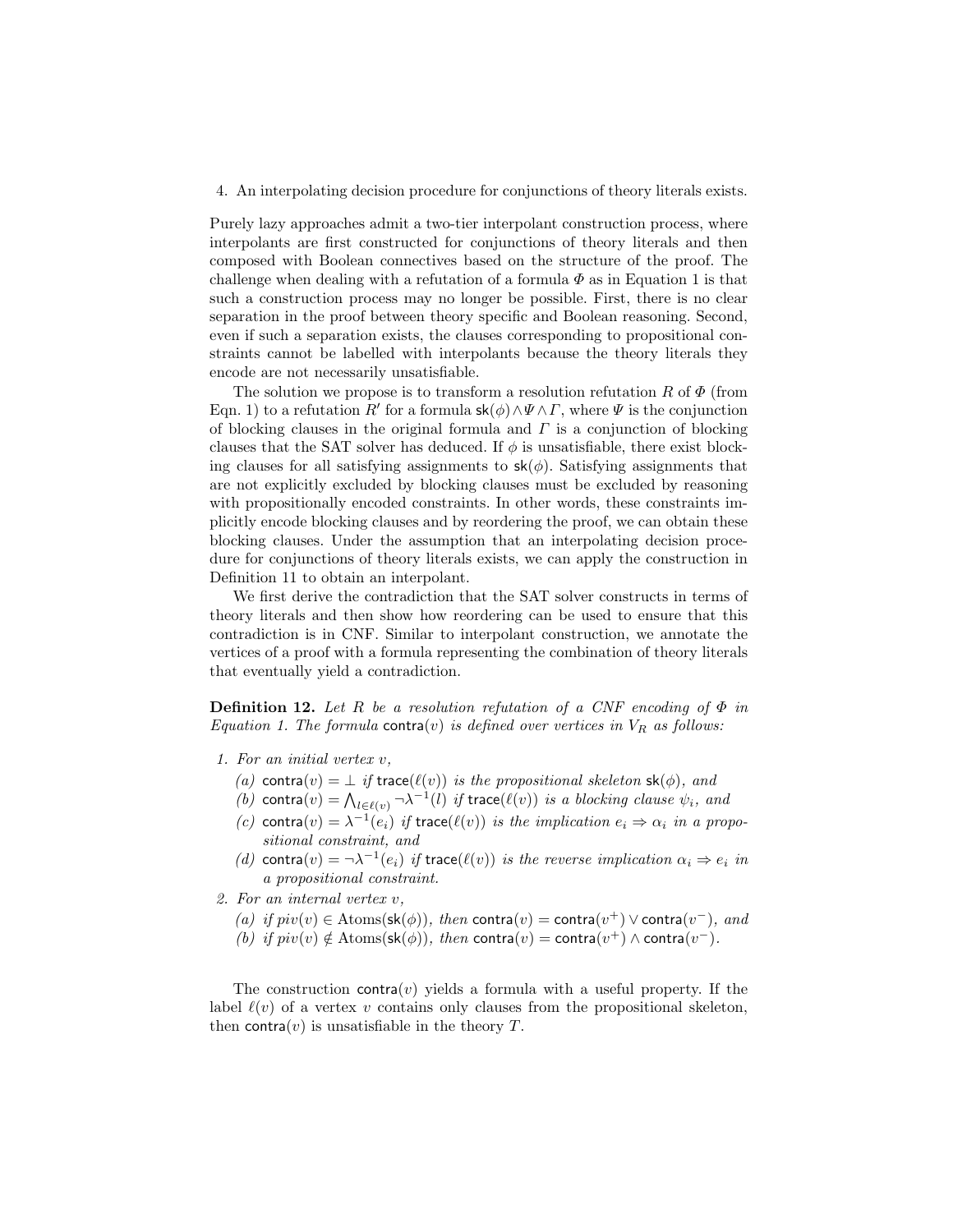**Theorem 2.** Let  $\phi$  be a theory formula, R be a resolution refutation for a formula  $\Phi$  as in Equation 1, and  $S = \mathcal{L}_{\text{Atoms}(\Phi)} \setminus \mathcal{L}_{\text{Atoms}(\mathsf{sk}(\phi))}$ . If  $\ell(v) \cap S = \emptyset$ , then  $control(v)$  is a contradiction in T.

Proof: Fill in details when I'm more awake.

Observe that for any vertex v in a proof, if  $\pi(v)$  contains no pivots in Atoms( $\mathsf{sk}(\phi)$ ), then contra(v) must be a conjunction of T-literals. Moreover, if  $\ell(v)$  contains only literals from the propositional skeleton, contra $(v)$  is an unsatisfiable conjunction and can be mapped to a blocking clause. To construct an interpolant, it remains to ensure that the refutation generated by the solver contains a sub-proof with such vertices  $v$  as initial vertices. Lemma 5 shows how REORDER can be used to obtain such a proof.

**Lemma 5.** Let  $\phi$  be an unsatisfiable CNF formula and  $S \subseteq$  Atoms( $\phi$ ) be a set of atoms. Define the partitioned partial order  $(\beta_S, \subseteq_S)$  such that for all  $x, y \in$ Atoms( $\phi$ ),  $\beta_S(x) \neq \beta_S(y)$  if  $x \in S, y \notin S$ , and  $\beta_S(x) = \beta_S(y)$  otherwise, and  $\beta_S(x) \sqsubseteq_S \beta_S(y)$  if  $x \in S$ . Let R be a refutation of  $\phi$  that respects  $(\beta_S, \sqsubseteq_S)$ .

- 1. There exists a set of vertices  $W \subseteq V_R$  such that (a) every path from  $\mathbf{s}_R$  to an initial vertex traverses a vertex in W, and (b) for each  $v \in W$ , and vertex  $v'$  in  $\pi(v)$ ,  $piv(v') \notin S$ .
- 2. Define the mapping  $\rho = \{v \mapsto \ell_R(v)|v \in W\}$ . Then,  $R[\rho]$  is a resolution *refutation for*  $\bigwedge_{v \in W} \ell_R(v)$ .

Let S in Lemma 5 be Atoms( $\mathsf{sk}(\phi)$ ). Observe that W induces a cut in the proof graph and that by Theorem 2, for  $v \in W$ , contra $(v)$  is a contradictory conjunction of theory literals. Thus, we can compute an interpolant from the proof  $R[\rho]$ by annotating each  $v \in W$  with a partial interpolant obtained from contra(v). In general, the entire proof need not be reordered. It is not necessary to move resolution steps that do not affect the propositional structure of contra $(v)$ . Again, this choice can be made heuristically. Moving a pivot towards the sink of the proof may require few changes, but will generate a few large unsatisfiable conjunctions. If all skeleton atoms are resolved after constraint atoms, there may be many small unsatisfiable conjunctions. A detailed example follows.

*Example 6.* Consider the bit-vector formula  $((x = y) \Rightarrow ((x \& 2) = 2)) \wedge (y =$  $z + z$ )  $\wedge (x = z \ll 1) \wedge ((z \& 1) = 0)$ , with  $\mathsf{sk}(\phi)$  being  $(e_1 \Rightarrow e_2) \wedge e_3 \wedge e_4 \wedge e_5$ . The constraints on each skeleton atom and the corresponding CNF clauses are shown below.

| Encoding                                                                     | Propositional constraint                                                                                                                                                                                                                             | $ CNF$ clauses                                                                                                                                                                                                    |
|------------------------------------------------------------------------------|------------------------------------------------------------------------------------------------------------------------------------------------------------------------------------------------------------------------------------------------------|-------------------------------------------------------------------------------------------------------------------------------------------------------------------------------------------------------------------|
|                                                                              |                                                                                                                                                                                                                                                      |                                                                                                                                                                                                                   |
| $ e_1 \Leftrightarrow (x=y) $                                                |                                                                                                                                                                                                                                                      | $ e_1 \Leftrightarrow (x_0 \Leftrightarrow y_0) \wedge e_1 \Leftrightarrow \ldots  (\overline{e_1} \overline{x_0} y_0)(\overline{e_1} x_0 \overline{y_0})(e_1 \overline{x_0} \overline{y_0})(e_1 x_0 y_0) \ldots$ |
| $ e_2 \Leftrightarrow ((x \& 2) = 2) e_2 \Rightarrow x_1$                    |                                                                                                                                                                                                                                                      | $\left(\overline{e_2}x_1\right)$                                                                                                                                                                                  |
| $\vert e_3 \Leftrightarrow (y = z + z) \vert e_3 \Rightarrow \overline{y_0}$ |                                                                                                                                                                                                                                                      | $(\overline{e_3}\,\overline{y_0})$                                                                                                                                                                                |
|                                                                              | $\boxed{e_4 \Leftrightarrow (x = z \ll 1)   e_4 \Rightarrow (x_1 \Leftrightarrow z_0) \wedge (e_4 \Rightarrow \overline{x_0})   (\overline{e_4} \overline{x_1} z_0) (\overline{e_4} \overline{x_1} \overline{z_0}) (\overline{e_4} \overline{x_0})}$ |                                                                                                                                                                                                                   |
| $ e_5 \Leftrightarrow ((z \& 1) = 0) e_5 \Rightarrow \overline{z_0} $        |                                                                                                                                                                                                                                                      | $(\overline{e_5}\,\overline{z_0})$                                                                                                                                                                                |

 $\blacksquare$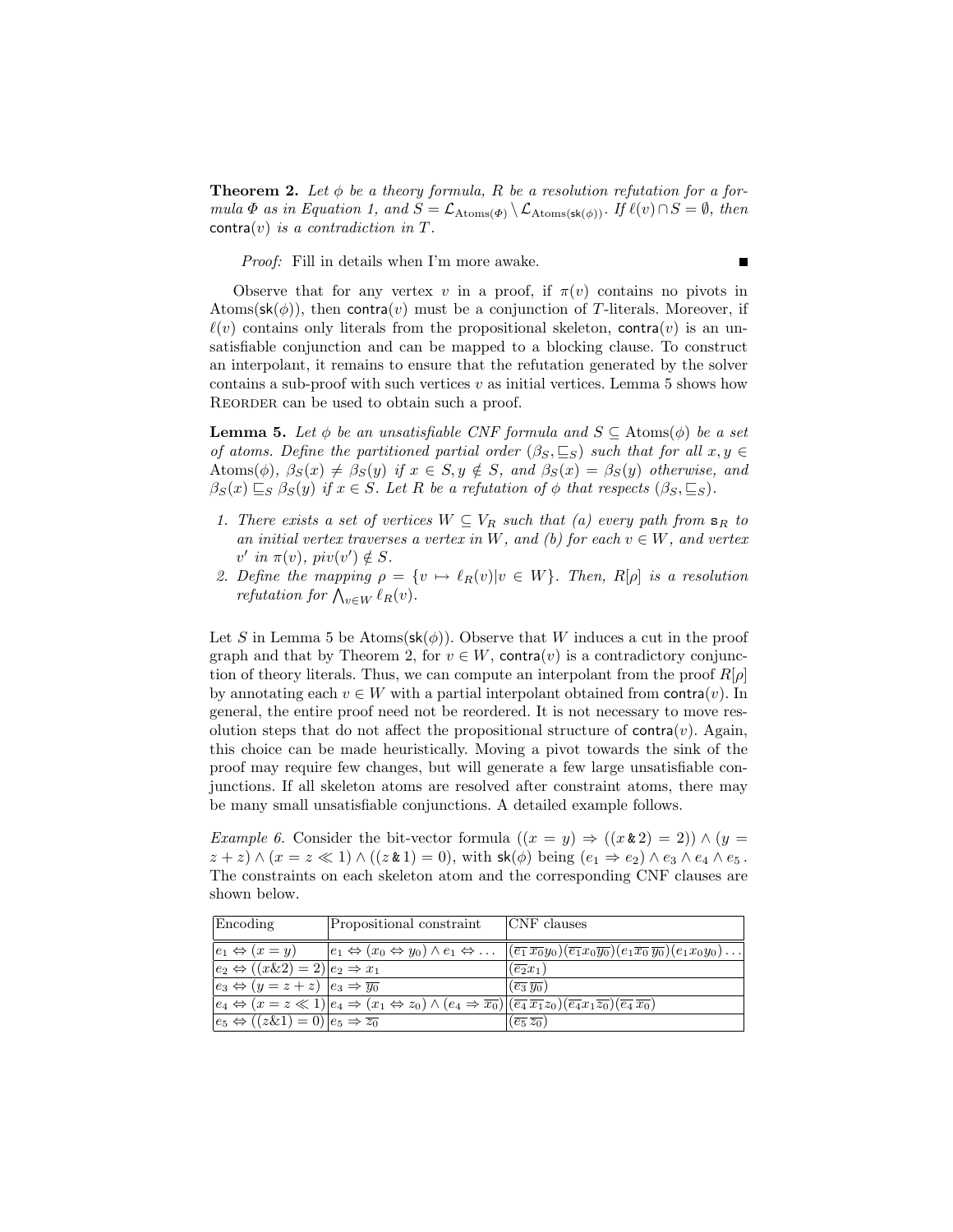

(b) Refactored and ordered proof

Fig. 6. Refactoring proofs for the purpose of computing interpolants.

A refutation over these clauses is shown in Figure  $6(a)$ . Observe that skeleton atoms are resolved before constraint atoms on all paths. The optimisation suggested above is applicable; it suffices to project  $e_1$  to obtain contradictory conjunctions. The proofs  $\pi(\square) \downharpoonright \overline{e}_1$ , which is the left sub-proof in Figure 6(b), and  $\pi(\square) \downharpoonright e_1$ , which is the right sub-proof, are resolved to obtain  $\square$ .

We now construct contra(v). For example, contra( $\overline{e}_5\overline{z}_0$ ) = (( $z\&1$ ) = 0) and contra( $\overline{e}_2x_1$ ) = ((x&2) = 2). In particular, contra( $\overline{e}_1$ ) = ((z&1) = 0)  $\wedge$  (x<sub>1</sub>  $\Leftrightarrow$  $z_0$ )  $\wedge$  ((x\lext{\land{z}}{2}) = 2), and contra $(e_1) = \neg(x = y) \wedge (y = z + z) \wedge (x = z \ll 1)$  are both contradictory conjunctions.

Define a partition of the formula where A is  $((x = y) \Rightarrow ((x \& 2) = 2)) \wedge (y =$  $z + z$ ), and B is $(x = z \ll 1) \wedge ((z \& 1) = 0)$ . The partial interpolant (using a method explained next) for contra( $\overline{e}_1$ ) is  $\neg(x = z + z)$ , and for contra( $e_1$ ) is  $((x\&2) = 2)$ . The interpolant is the disjunction of these two. We emphasise that no existing tools can compute interpolants for such a formula.  $\lhd$ 

Theory combinations. We briefly describe how to extended our method for theory combinations, by relaxing the restrictions on solver heuristics in [5]. We consider combination methods based on equalities deduced by individual Tsolvers, where the solvers communicate equalities à la Nelson-Oppen's method, or use a SAT-solver to integrate equalities via Delayed Theory Combination. Method for computing interpolants in these settings appear in [5, 15].

In both cases, we obtain a refutation for a formula of the form  $\mathsf{sk}(\phi) \wedge \Psi \wedge \Omega^-$ , where  $\Psi$  is a conjunction of blocking clauses and the atoms in  $\Omega$ <sup>=</sup> encode equality constraints. We only need modifications to deal with equalities over terms from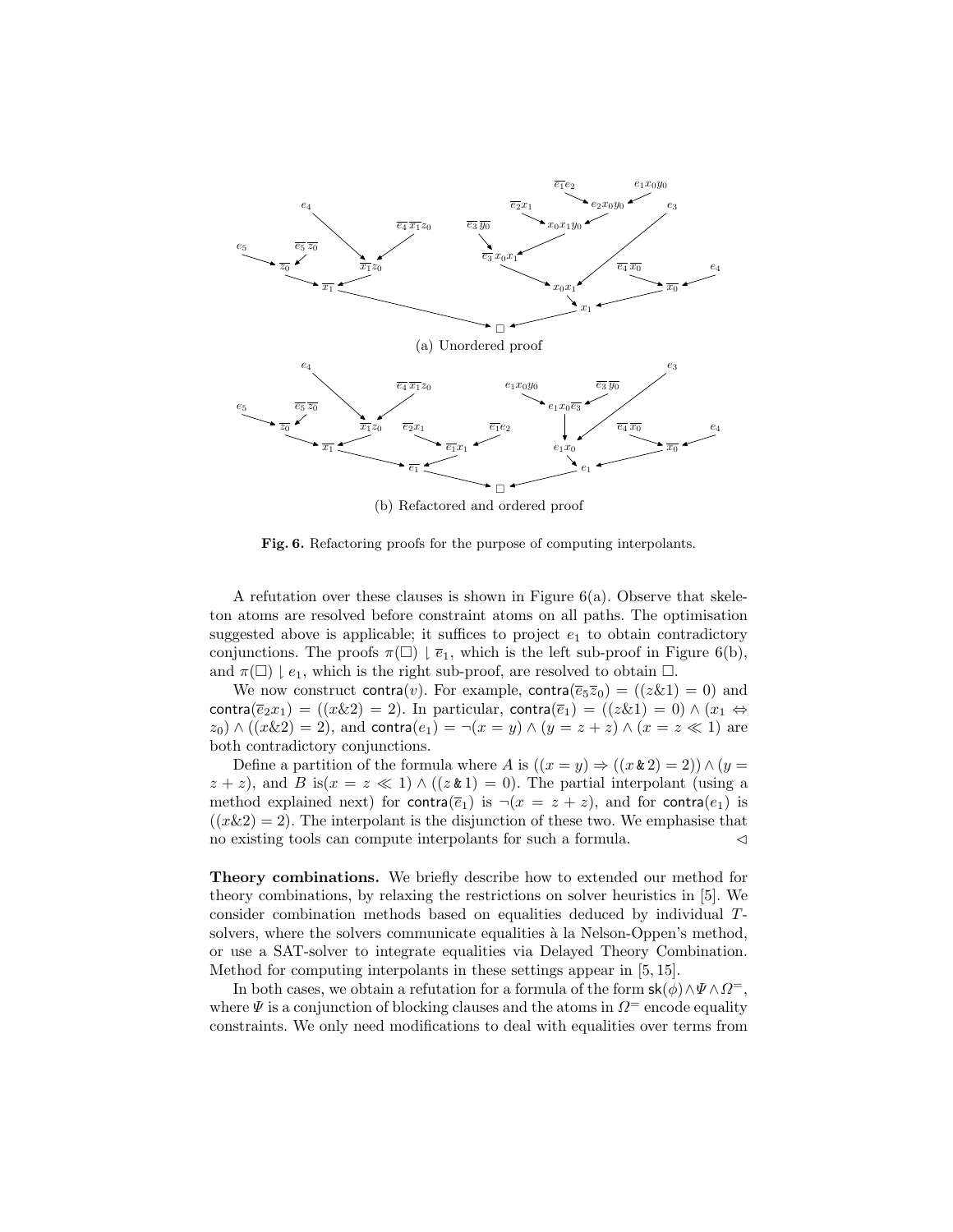both parts of the formula for interpolation. The modifications in [5] restrict the solver to produce a refutation in which such *mixed equalities* only appear in sub-proofs and are resolved before any other atoms. An alternative is to define a partitioned partial order such that mixed equalities in  $\Omega$ <sup>=</sup> are in the same block, and this block is maximum with respect to the partial order. Reordering can generate a proof which respects this order. It remains to replace each mixed equality by two pure equalities and resolutions on a mixed equality atom by two resolution steps on pure equality atoms. This is achieved by substitution using the proofs indicated in [5].

Solving Bit-vector Formulae. To compute interpolants for a fragment of bitvector logic that appears in program properties, we use a simple instantiation rule for theory axioms to introduce tautological equalities on demand:

$$
Ax-INST \frac{\vdash \forall \overrightarrow{a} . f(\overrightarrow{a}) = g(\overrightarrow{a})}{f(\overrightarrow{x}) = g(\overrightarrow{x})} \dagger
$$

where  $\forall \vec{a} \cdot f(\vec{a}) = g(\vec{a})$  is an axiom of the theory. The symbol  $\dagger$  indicates the requirement that  $f$  as well as  $g$  are interpreted functions of the theory, and that  $\vec{x} \preceq A$  or  $\vec{x} \preceq B$ , respectively. This is not sufficient to deal with full bitvector arithmetic, but enables handling cases that occur in practice, in particular formulae as in Example 6. Useful examples are the bit-vector axioms for dealing with bit-shifts and bit-masks: (1)  $\forall t \in \mathbb{R} \leq 1 = t + t$ , (2)  $\forall t \in (t \ll c_1) \& c_2 = 0$ , and (3)  $\forall t.(t|c)$ &c = c, where t is a term, and c, c<sub>1</sub> and c<sub>2</sub> are constants.

Example 7. If the axiom  $\forall t \in \mathbb{R} \leq 1 = t + t$  is instantiated with  $z \ll 1$ , we can compute an interpolant for the unsatisfiable conjunction  $\neg(x = y) \wedge (y = z +$ z)  $\wedge$  ( $x = z \ll 1$ ) using an interpolating decision procedure for equality logic.

# 4 Evaluation

We evaluated the feasibility of the proposed techniques by integrating them into our verification tool suite consisting of the hardware model checker EBMC and the predicate abstraction framework SATABS  $[16]$ <sup>3</sup>. We discuss (a) the impact of REORDER on the proof size during predicate abstraction of hardware benchmarks with bit-vector terms, and (b) the performance of our interpolation technique when used as refinement algorithm in SATABS, using the DDVERIFY benchmarks. The change in proof size in the latter is negligible.<sup>4</sup>

EBMC is a hardware model checker that implements interpolation. The first column of Table 2 lists benchmarks from the Sun PicoJava II, opencores (http://www.opencores.org), Texas97 and VIS benchmark suites. Subsequent columns show the unwinding bound  $k$ , the size of the refutation before and after applying Reorder, measured as number of resolution steps (clauses in proof

<sup>3</sup> Both tools are available for download from http://www.verify.ethz.ch/

<sup>4</sup> http://www.verify.ethz.ch/ddverify/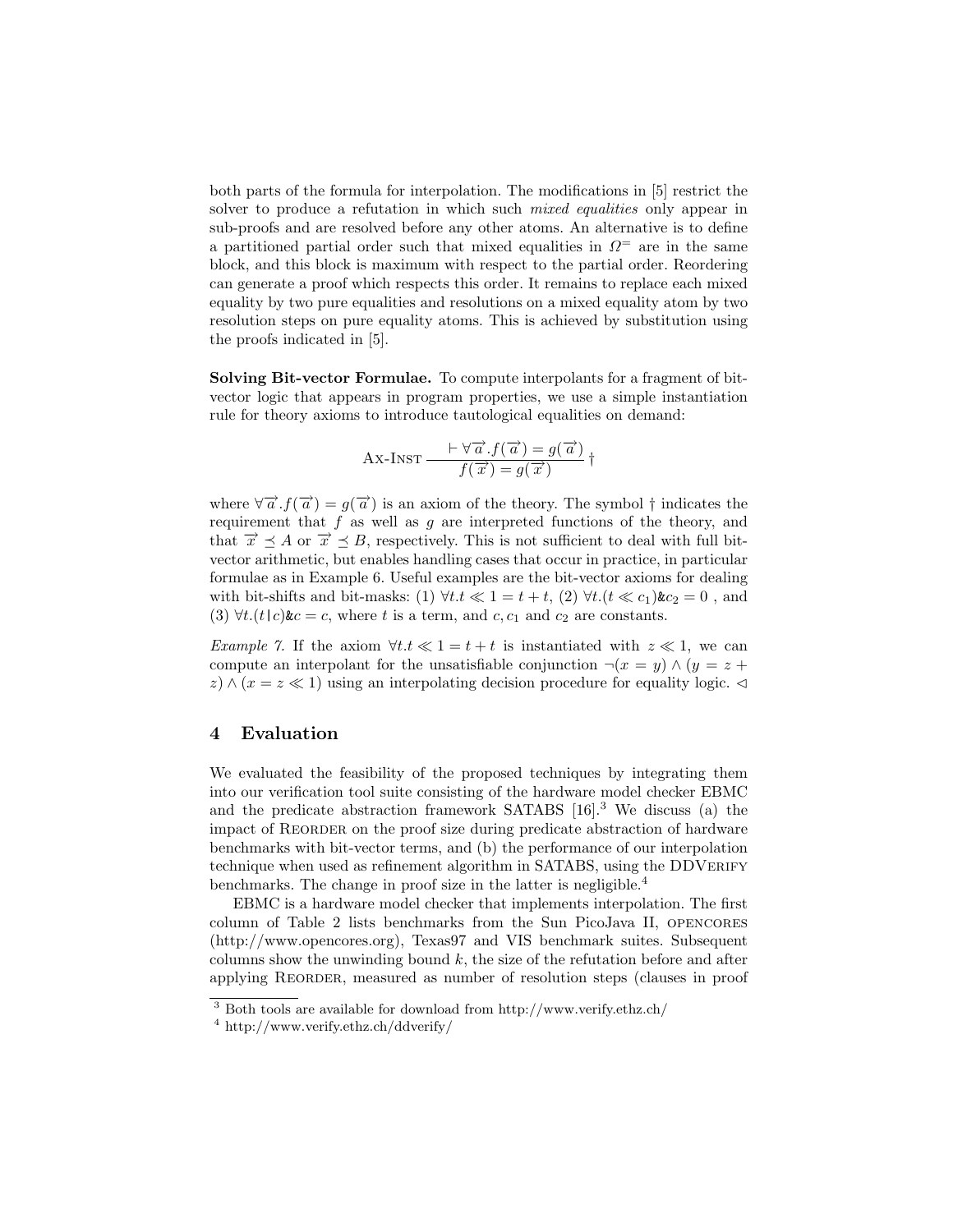| model                 | $\boldsymbol{k}$ | original proof | after REORDER | time[s]     | #<br>blk. cl. |
|-----------------------|------------------|----------------|---------------|-------------|---------------|
| 10<br>cache-coherence |                  | 881            | 913           | $\approx 0$ | 61            |
|                       | 11               | 981            | 1021          | $\approx 0$ | 68            |
|                       | 12               | 1081           | 1131          | $\approx 0$ | 75            |
|                       | 13               | 1181           | 1241          | $\approx 0$ | 82            |
|                       | 14               | 1281           | 1353          | $\approx 0$ | 89            |
|                       | 15               | 1381           | 1465          | $\approx 0$ | 96            |
| ethernet              | 10               | 1362           | 1365          | $\approx 0$ | 32            |
|                       | 11               | 9572           | 10192         | $\approx 0$ | 325           |
|                       | 12               | 14180          | 15294         | 0.5         | 461           |
|                       | 13               | 26236          | 14437         | 43          | 509           |
| Miim                  | 10               | 4446           | 3343          | 0.2         | 358           |
|                       | 11               | 4886           | 3030          | 0.5         | 320           |
|                       | 12               | 5086           | 5337          | 0.3         | 570           |
|                       | 13               | 6025           | 5962          | 0.7         | 650           |
| pj-icu                | 12               | 509            | 565           | $\approx 0$ | 28            |
|                       | 13               | 617            | 1001          | $\approx 0$ | 32            |
|                       | 14               | 552            | 568           | $\approx 0$ | 33            |
|                       | 15               | 624            | 665           | $\approx 0$ | 37            |
| $\text{usb-phy}$      | 10               | 567            | 571           | $\approx 0$ | 49            |
|                       | 11               | 1071           | 1082          | $\approx 0$ | 85            |
|                       | 12               | 1156           | 1170          | $\approx 0$ | 90            |
|                       | 13               | 1332           | 1352          | $\approx 0$ | 102           |

Table 2. Impact of REORDER on the proof size (given as number of resolution steps)

|          |    |       | dev. driver iter. CSISAT [s] lifting [s] dev. driver   iter. CSISAT [s] lifting [s] |    |        |       |
|----------|----|-------|-------------------------------------------------------------------------------------|----|--------|-------|
| machzwd  |    | 5.52  | $4.06$   nbd                                                                        | 13 | 143.60 | 11.74 |
| pcwd_pci |    | 7.29  | $4.76$   toshiba                                                                    | 8  | 0.69   | 0.90  |
| lumem    | 12 | 13.95 | $4.37$   cs5535_gpio                                                                | 6  | 5.31   | 1.81  |
| leftc    | 15 | 7.95  | $5.19$ nwbutton                                                                     | 17 | 24.01  | 5.65  |

Table 3. Runtimes of interpolating decision procedures in DDVerify [18]

minus initial clauses), and the time for reordering. The last column shows the number of blocking clauses identified by our algorithm.

Contrary to what one may expect, though reordering involves copying, the resulting proof may be smaller. The proof size of the ethernet entry with width 13 is almost halved by reordering. The reason is that each update by Reorder makes the proof more regular. As Tseitin explains [10], "The regularity condition can be interpreted as a requirement for not proving intermediate results in a form stronger than that in which they are later used." A tree refutation of minimal size is regular, though a regular refutation may be smaller than the minimal tree. The relationship between the sizes of regular refutations and those generated by SAT-solvers is a topic of ongoing research [17].

In Table 3, we list the runtime of using our interpolation algorithm in predicate abstraction. We measure the total time for propositionally encoding a coun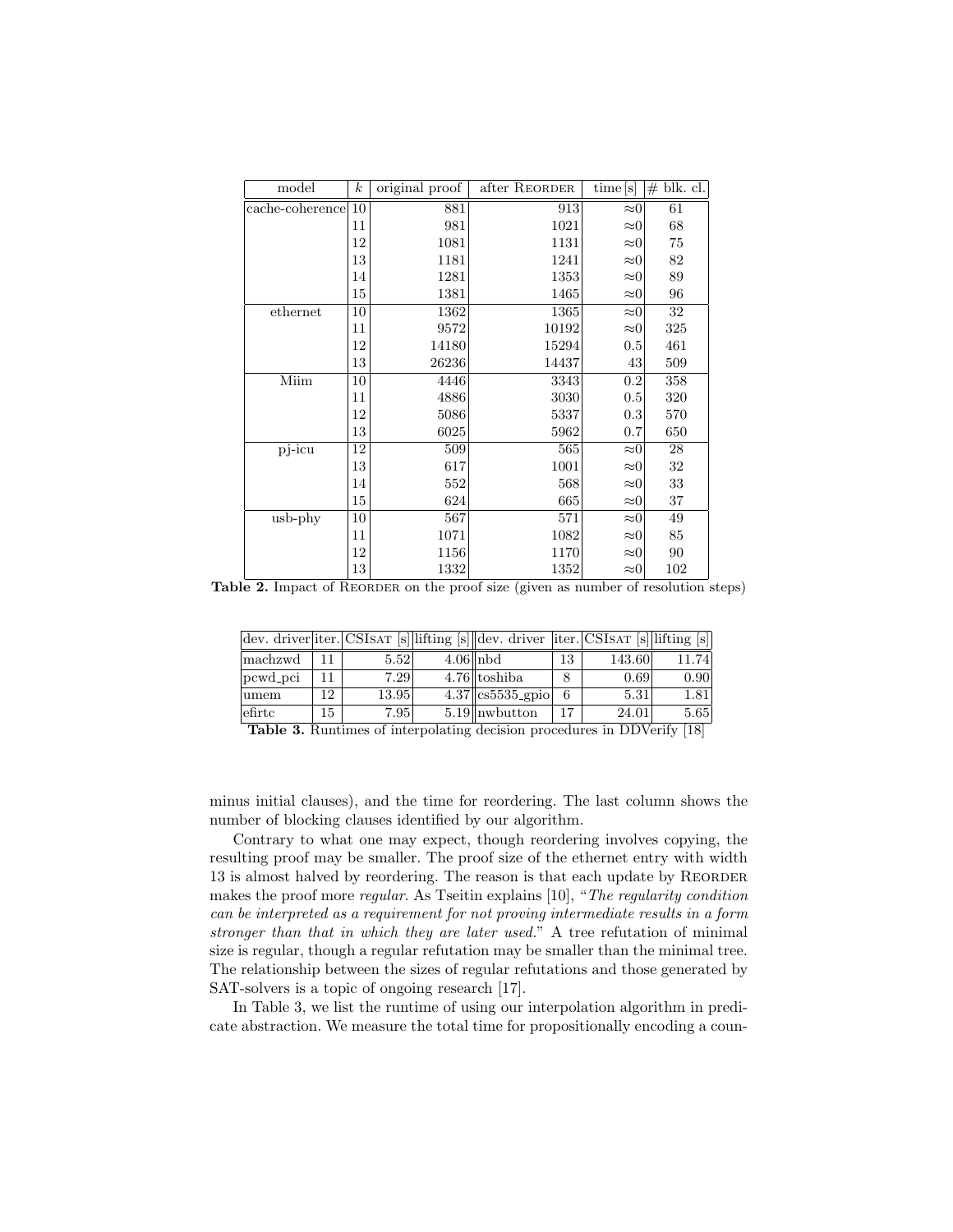terexample and constructing interpolants, over all iterations till the CEGAR loop terminates. A counterexample  $\phi$  is typically a conjunction of constraints, so the proof size remains unchanged in all examples. We use CSISAT [19] to compute the partial interpolants for the blocking clauses our algorithm derives. We compare the runtime of our tool to that of CSIsAT for directly computing interpolants (without propositional encoding). In most cases, we observe a significant speedup, which we believe is because our algorithm extracts from the core only blocking clauses that lead to unsatisfiability.

# 5 Related Work

Transformations on resolution proofs appear in proofs about the completeness of resolution refinements in the automated deduction literature, and for deriving lower bounds in proof complexity. The idea of reordering dates back (at least) to Andrews [20], and substitution was suggested by Tseitin [10]. A full survey is beyond the scope of this paper. Proof transformations have been applied to reduce the size of unsatisfiable cores [8] and to strengthen interpolants [2].

Several linear-time algorithms for computing interpolants from resolution refutations exist. Huang  $[21]$  also considers paramodulation, Pudlák's  $[13]$  system includes bounded arithmetic, and McMillan's [14] applies to linear arithmetic and equality with uninterpreted functions. Interpolating decision procedures can be combined using the Nelson-Oppen approach as in [15] or using delayed theory combination [5]. All these methods are based on proof producing decision procedures. An technique for conjunctions of literals in linear arithmetic that does not rely on proofs appears in [22] and is implemented in the CSIsat tool [19]. This method is compatible with the techniques we present here. Finally, a first attempt to construct interpolants from proofs that include propositionally encoded equality constraints is [23]. This method incomplete, since it does not reorder the proof.

# References

- 1. Henzinger, T.A., Jhala, R., Majumdar, R., McMillan, K.L.: Abstractions from proofs. In: Principles of Programming Languages (POPL), ACM (2004) 232–244
- 2. Jhala, R., McMillan, K.L.: Interpolant-based transition relation approximation. In: CAV. Volume 3576 of LNCS., Springer (2005) 39–51
- 3. McMillan, K.L.: Interpolation and SAT-based model checking. In: CAV. Volume 2725 of LNCS., Springer (2003) 1–13
- 4. Cimatti, A., Sebastiani, R.: Building efficient decision procedures on top of SAT solvers. In: Formal Methods for the Design of Computer, Communication, and Software Systems. Volume 3965 of LNCS., Springer (2006) 144–175
- 5. Cimatti, A., Griggio, A., Sebastiani, R.: Efficient interpolant generation in satisfiability modulo theories. In: TACAS. Volume 4963 of LNCS., Springer (2008) 397–412
- 6. Anderson, R., Bledsoe, W.W.: A linear format for resolution with merging and a new technique for establishing completeness. J. ACM 17 (1970) 525–534